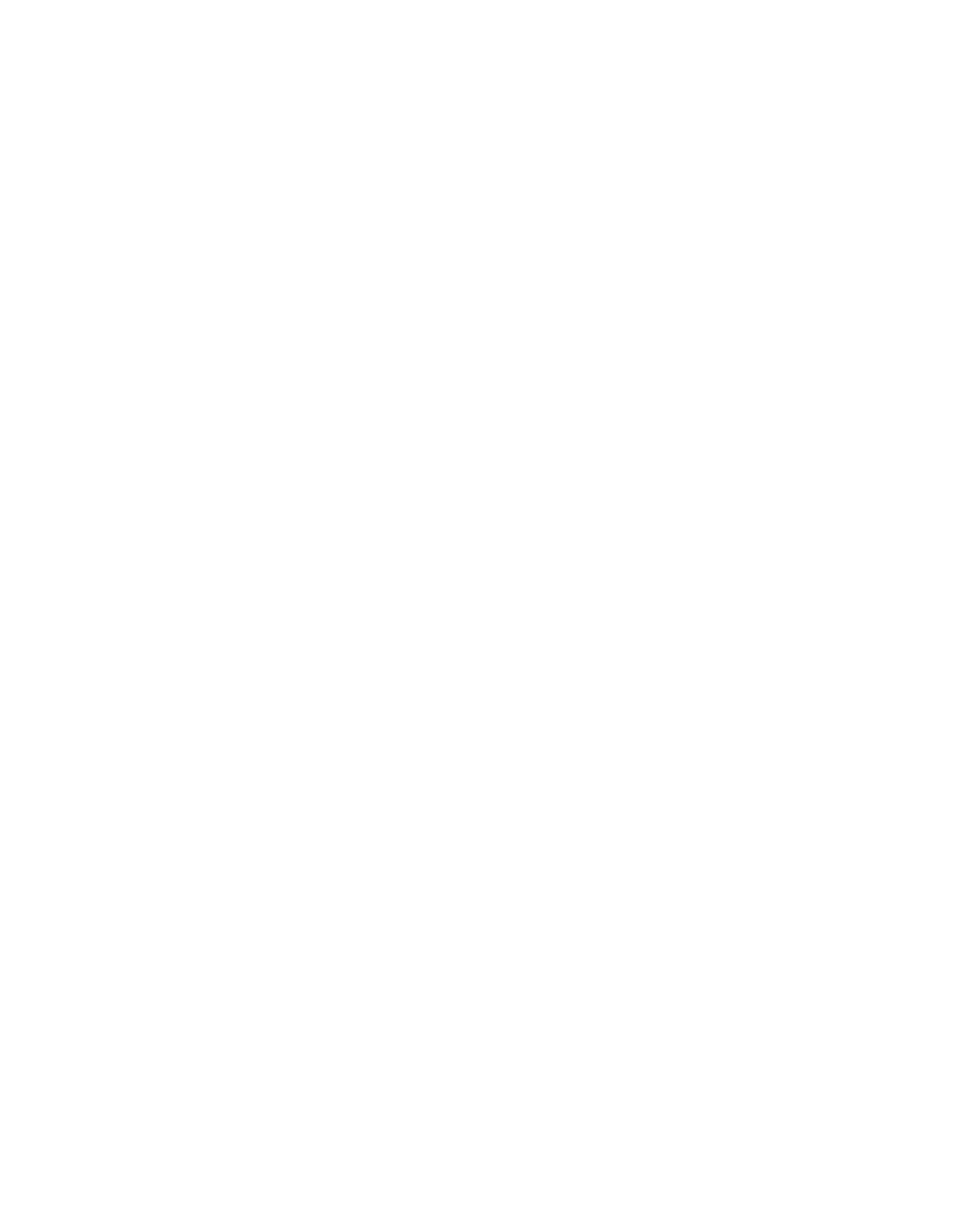# IN THE UNITED STATES DISTRICT COURT FOR THE WESTERN DISTRICT OF PENNSYLVANIA

| <b>DOMINIK WEBER,</b>             |                  |  |
|-----------------------------------|------------------|--|
| <b>Plaintiff,</b>                 |                  |  |
| VS.                               | CIVIL ACTION NO. |  |
| PNC INVESTMENTS LLC, a            |                  |  |
| <b>Delaware Limited Liability</b> |                  |  |
| Company,                          |                  |  |
|                                   |                  |  |
| Defendants.                       |                  |  |

# COMPLAINT IN THE FORM OF MOTION TO VACATE ARBITRATION AWARD

AND NOW comes the Plaintiff, Dominik Weber, by and through his counsel The Archinaco Firm LLC, Jason A. Archinaco, Esquire and Michael A. O'Leary, Esquire, and files the within Complaint in the Form of Motion to Vacate Arbitration Award, averring in support as follows:

## The Parties

- I. Dominik Weber is an Austrian Citizen who lawfully resides in the United States and the Commonwealth of Pennsylvania with a principal address of 609 Carters Grove Drive, Gibsonia PA 15044. He is a resident of the Commonwealth of Pennsylvania and is married to a U.S. and Commonwealth citizen.
- 2. PNC Investments, LLC, is a Delaware Limited Liability Company, with a registered agent located at 251 Little Falls Drive, Wilmington, DE 19808.

1

3. PNC Investments is a FINRA member firm, with a CRD# of 129052.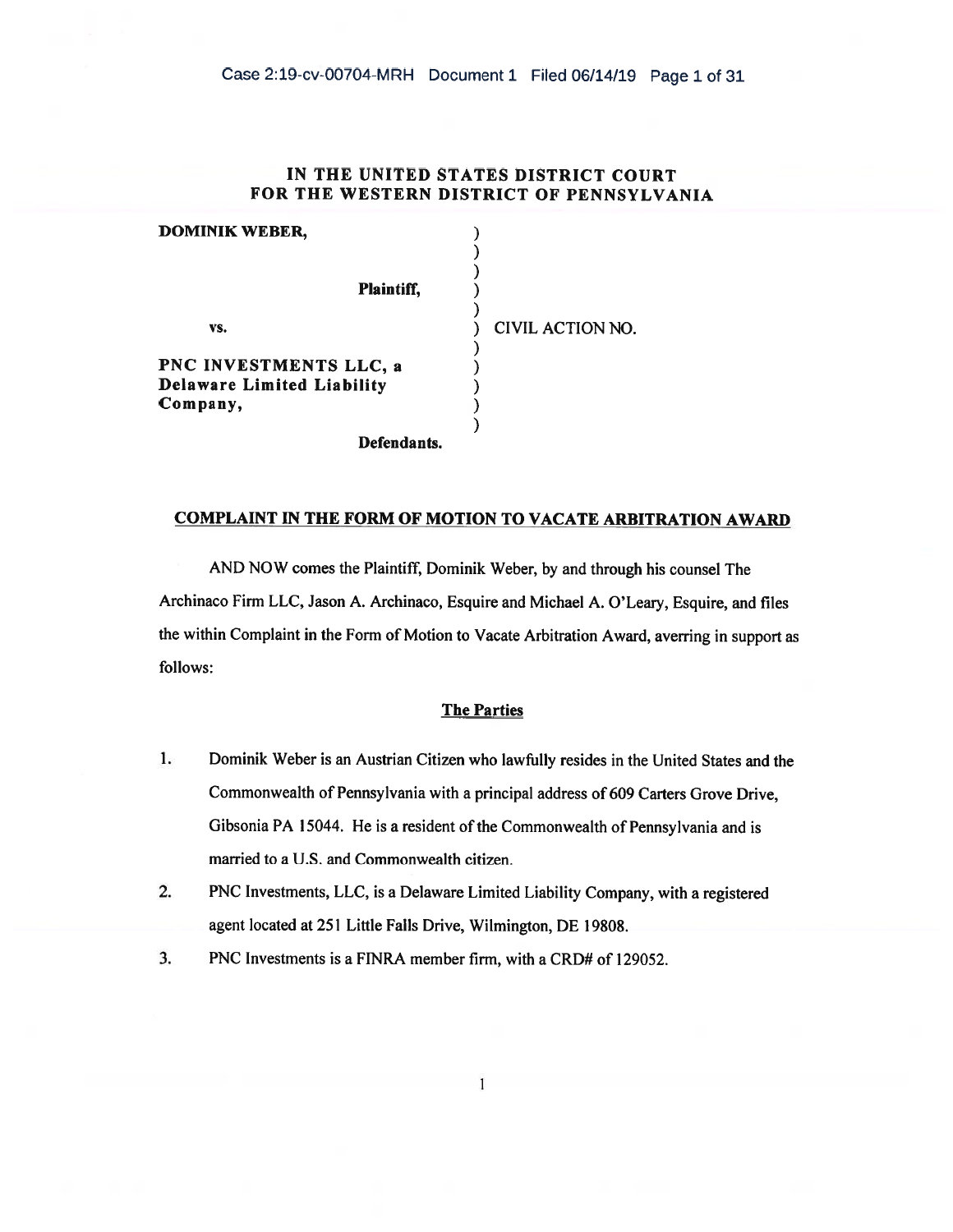- 4. On or about March 18, 2019, a FINRA arbitration panel entered an award against Plaintiff and in favor of PNC Investments. See, FINRA Arbitration Award Service Letter dated March 18, 2019 and Award, collectively attached hereto as Exhibit "A".
- 5. Plaintiff moves to vacate the referenced FINRA award due to significant procedural irregularities.

### Jurisdiction / Venue

- 6. The Federal Arbitration Act itself does not create federal jurisdiction; rather, an independent basis of jurisdiction is needed.
- 7. Here, federal jurisdiction is proper pursuant to 28 U.S.C. § 1332, as there is complete diversity of citizenship and the amount in controversy, exclusive of interest and costs, exceeds \$75,000.
- 8. Venue is proper in this District as the FINRA arbitration in question occurred in Pittsburgh, Pennsylvania, which is located in this district that is the subject of this Complaint in the Form of Motion to Vacate.
- 9. The court has pendent / supplemental jurisdiction over Plaintiff's state constitutional claims pursuant to 28 U.S.C. § 1367.
- 10. Jurisdiction is permitted pursuant to the Federal Arbitration Act, 9 U.S.C. § 10.
- 11. Proceedings to vacate or confirm an arbitration award must be served upon the adverse party of its attorney within three months after the award is filed or delivered. 9 U.S.C. § 12. Accordingly, this matter has been timely filed / served.
- 12. Proceedings to vacate or confirm an arbitration award are instituted by filing of a Motion to Vacate in the District Court where the arbitration was held, see 9 U.S.C. §§ 9, 12, just as a normal civil action is commenced by the filing of a complaint in the District Court, see, Fed.R.Civ.P. 3.
- 13. Thus, although technically called a "motion", the papers filed by a party seeking to confirm or vacate an arbitration award function as the initial pleadings in post-arbitration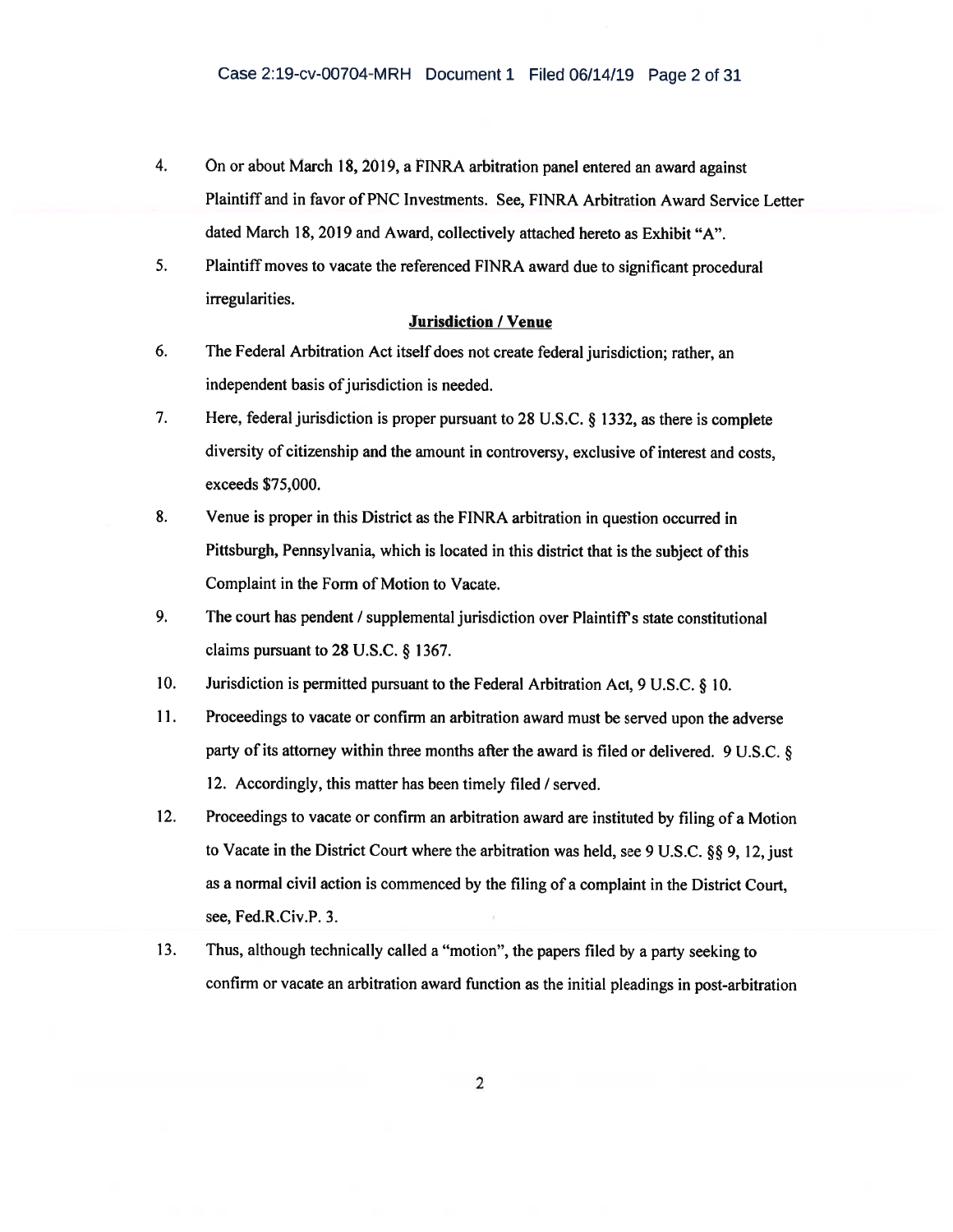proceedings in the District Court. Bonar v. Dean Witter Reynolds, Inc., 835 F.2d 1378  $(11^{th}$  Cir. 1988).

### Introduction

14. Pursuant to FINRA Rules, Plaintiff was contractually entitled to a FINRA arbitration consisting of two public arbitrators (one being the chairman) and one non-public (industry insider) arbitrator. Instead, without his consent, Plaintiff was provided with an arbitration panel that was composed 100% of non-public arbitrators due to misrepresentations and inaccurate disclosures by two of the arbitrators. Resultantly, justice demands that the arbitration award be vacate due to significant procedural irregularities, as well as a complete deprivation of Plaintiff's due process rights in violation of Pennsylvania's Constitution.

### Facts Underlying Dispute

# Weber Marries; Moves to the U.S.; Is Hired by PNC; Receives Promotions

- 15. In 2014, Plaintiff, Dominik Weber, moved to the United States and then married to Brianna Weber, a U.S. Citizen.
- 16. Not long after, on or about November 3, 2014, PNC Bank hired Weber as a bank teller.
- 17. After his hiring, Plaintiff was provided multiple promotions, raises and positive performance reviews.
- 18. In February 2016, Plaintiff was placed on another promotional track, and PNC Bank sponsored him to obtain his Series 7 license and ultimately his Series 66 license. Subsequent to obtaining such licenses, Plaintiff was to be considered for additional promotions.
- 19. PNC Bank is not a FINRA member.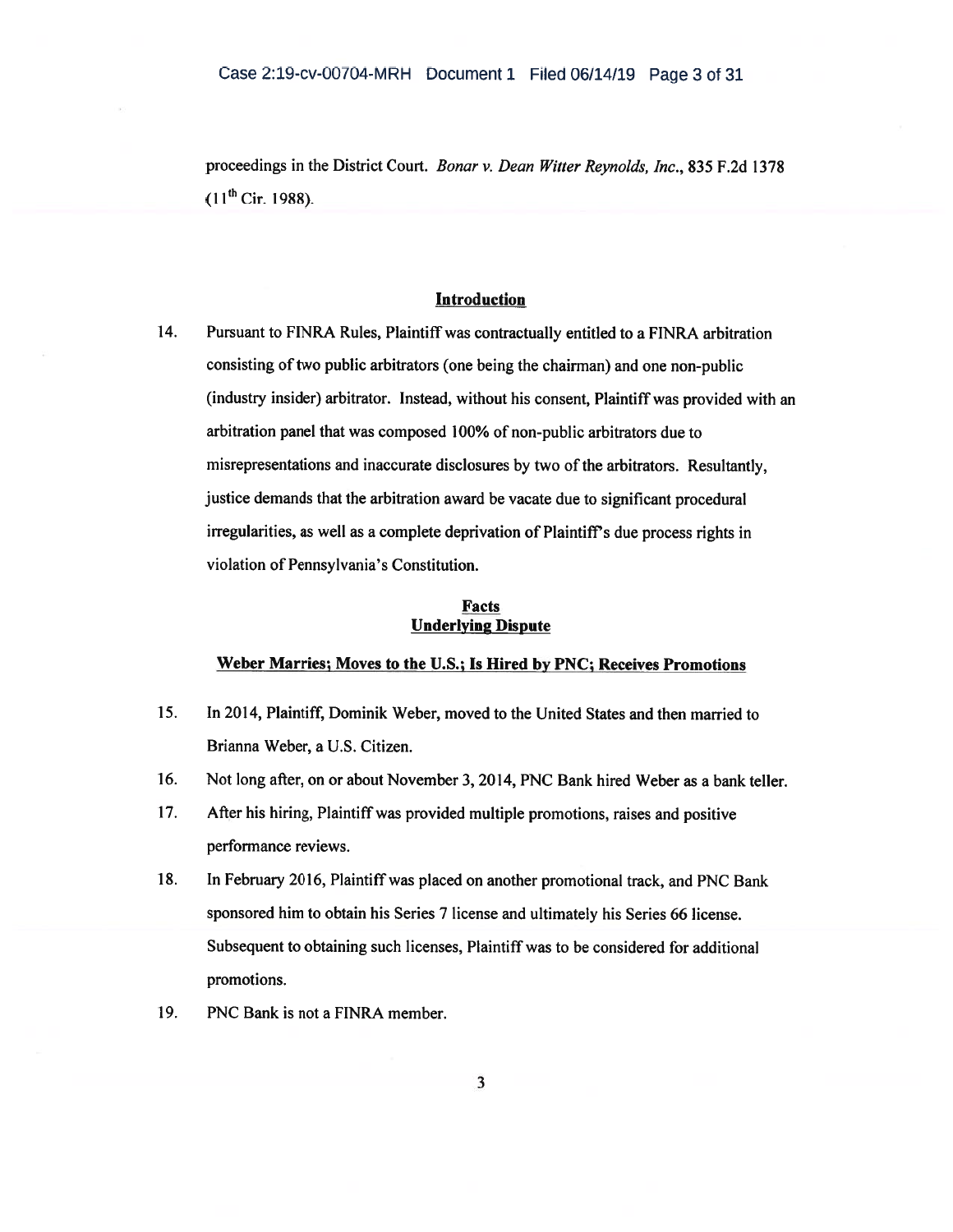- 20. However, PNC Investments, LLC is a wholly owned subsidiary of PNC Bank and it is a FINRA member firm.
- 21. PNC Bank utilizes PNC Investments, LLC to offer and sell securities to the public.
- 22. Resultantly, upon passing FINRA examinations, PNC Bank would (and did) cause PNC Investments, LLC to domicile / hold and keep registered Plaintiff's securities licenses.
- 23. Both the Series 7 and 66 exams are overseen by FINRA.
- 24. On June 24, 2016, Plaintiff passed his Series 7 examination.
- 25. As part of the Series 7 licensing process, Plaintiff completed and signed his Form U4 to effectuate his license registrations with PNC Investments, LLC.
- 26. The Form U4 must be signed when an individual is employed with a FINRA member firm.
- 27. Signing the Form U4 is not optional if the individual seeks to utilize his securities licenses through a FINRA member firm.
- 28. Contained within the Form U4 is an arbitration clause.
- 29. There is no procedure or ability to opt out of the arbitration clause.
- 30. The clause provides:

I agree to arbitrate any dispute, claim or controversy that may arise between me and my firm, or a customer, or any other person, that is required to be arbitrated under the rules, constitutions, or by-laws of the SROs indicated in Section 4 (SRO REGISTRATION) as may be amended from time to time and that any arbitration award rendered against me may be entered as a judgment in any court of competent jurisdiction.

31. Plaintiff is not in possession of his validly executed U4 as if remains in the possession of PNC Investments, however, it is not in dispute that Plaintiff executed his U4 prior to becoming a registered representative. Attached hereto is a "form" Form U4 that is, upon information and belief, identical to the one signed by Plaintiff, containing an identical arbitration clause. See, Form U4, attached as Exhibit "B".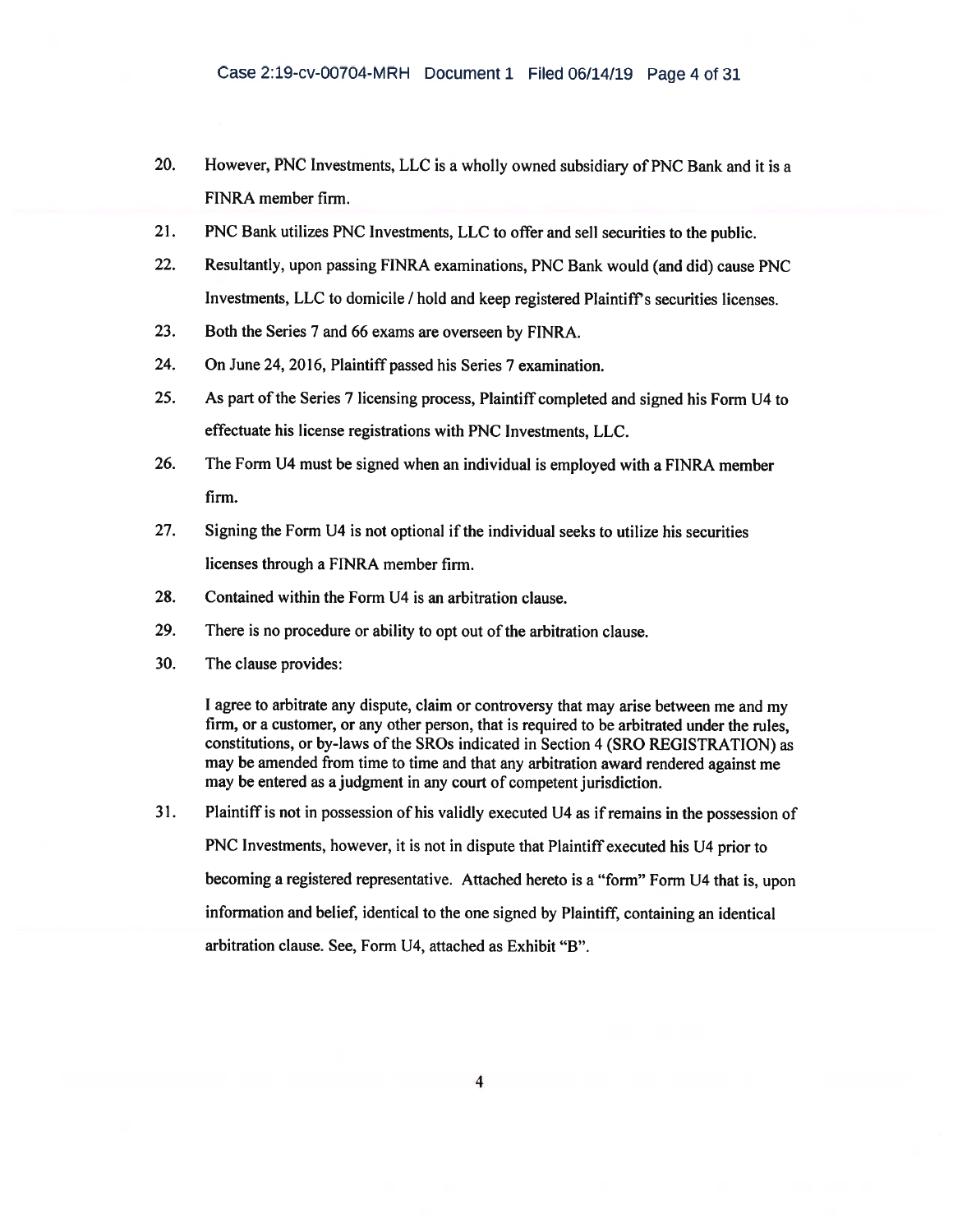- 32. Although Plaintiff was employed through PNC Bank and continued to receive his wages from PNC Bank, from June 24, 2016 forward, PNC Bank's wholly owned subsidiary, PNC Investments, LLC, held Plaintiff's Series 7 license.
- 33. According to PNC, despite providing Plaintiff with no additional compensation and Plaintiff not reporting to anyone at PNC Investments, Plaintiff was identified as "dually" employed with PNC Bank and PNC Investments, LLC.
- 34. In or about September 30, 2016, Plaintiff was scheduled to take his Series 66 exam, sponsored by PNC Bank / PNC Investments, LLC.
- 35. After passing that examination, Plaintiff was expecting a promotion to a financial service ("FS") position.

# Plaintiff's Unlicensed Supervisor Pushes More Cross-Selling of Unsuitable PNC Securities Products; Plaintiff Refuses to Sell Unsuitable Products; Plaintiff is Terminated

- 36. In September 2016, approximately one week before Plaintiff was to take his Series 66 exam, his PNC Bank Supervisor, Jamie Rotellini, began questioning his "investment production . . . over the last several months." See, Arbitration Exhibit 6, attached as Exhibit "C".
- 37. "Investment production" refers to cross-selling of PNC securities products, as opposed to traditional bank products (mortgage, line of credit, etc.).
- 38. Although she possessed (and still possesses) no securities licenses, Plaintiff's PNC Bank supervisor Rotellini wrote "[T]his is not acceptable for someone we are sponsoring to get investment licenses." Id.
- 39. Indeed, although Rotellini's PNC Bank branch sold securities on its premises, the branch possessed no supervisor with a supervisory securities license.
- 40. Further, Plaintiff's former supervisor Rotellini is married to a high-ranking PNC executive and is provided special treatment, such as never having to appear at her branch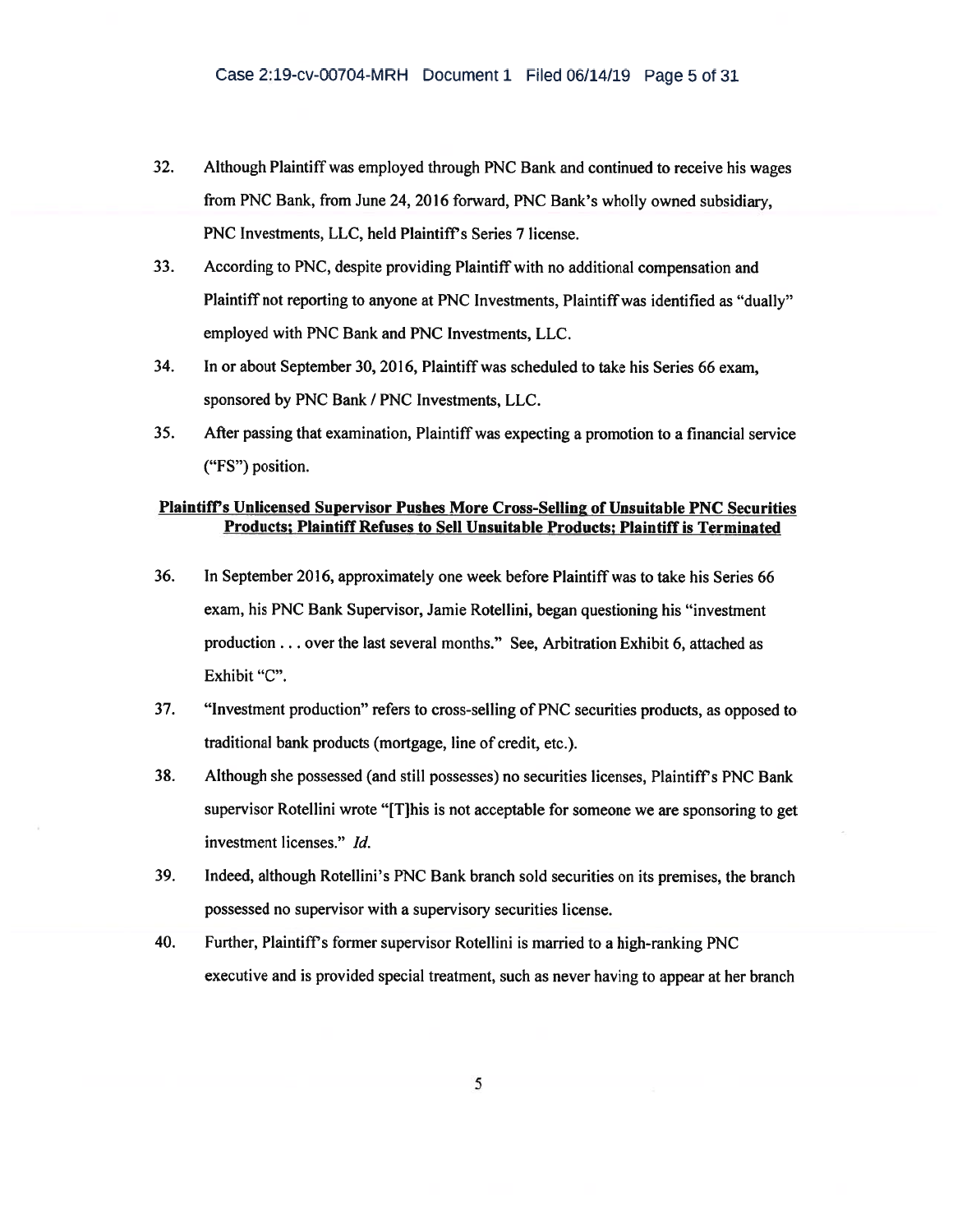on a regular basis, and being able to delegate her managerial functions to non-managerial subordinates.

- 41. As above, Rotellini set a meeting with Plaintiff and two other supervisors to discuss his investment production. See, Arbitration Exhibit 8, attached as Exhibit "D".
- 42. On September 27, 2016 the meeting occurred. During the course of the meeting, Plaintiff was advised that he needed to increase his securities' investment production, and was encouraged to cross-sell inferior, underperforming PNC securities products to consumers.
- 43. Not inclined to cross-sell inferior, underperforming PNC securities products<sup>1</sup> to consumers, after the meeting Plaintiff advised in writing that he did not believe his "skill set" coincided with the FS position.
- 44. However, despite that, Plaintiff was not advised his job was in jeopardy, but instead was again advised by certain PNC supervisors that he would be supported and considered for promotions.
- 45. On September 30, 2016, Plaintiff passed his Series 66 examination.
- 46. Although the typical custom was to be provided the afternoon off when taking the Series 66 exam, Plaintiff still needed to hit 37  $\frac{1}{2}$  hours for the week to maintain his hours for purposes of his benefits and wages. Plaintiff was  $2 \frac{1}{2}$  hours short of his weekly hour requirement.
- 47. Resultantly, Plaintiff returned to work and worked for approximately  $2 \frac{1}{2}$  additional hours until he hit his hours, and was then permitted to leave by an assistant manager, as Rotellini, as was customary, was not at the branch.
- 48. On Monday October 3, 2016, Plaintiff's supervisor Rotellini, had an alternate agenda, and reported Plaintiff to human resources in an effort to have him terminated. [Ex. 601.

<sup>&</sup>lt;sup>1</sup> On April 6, 2018, the SEC ordered PNC to pay fines and disgorge over \$6 million in connection with such products. See, In the Matter of PNC Investments, LLC, Order Instituting Administrative Cease-and-Desist Proceedings, attached hereto as Exhibit "F".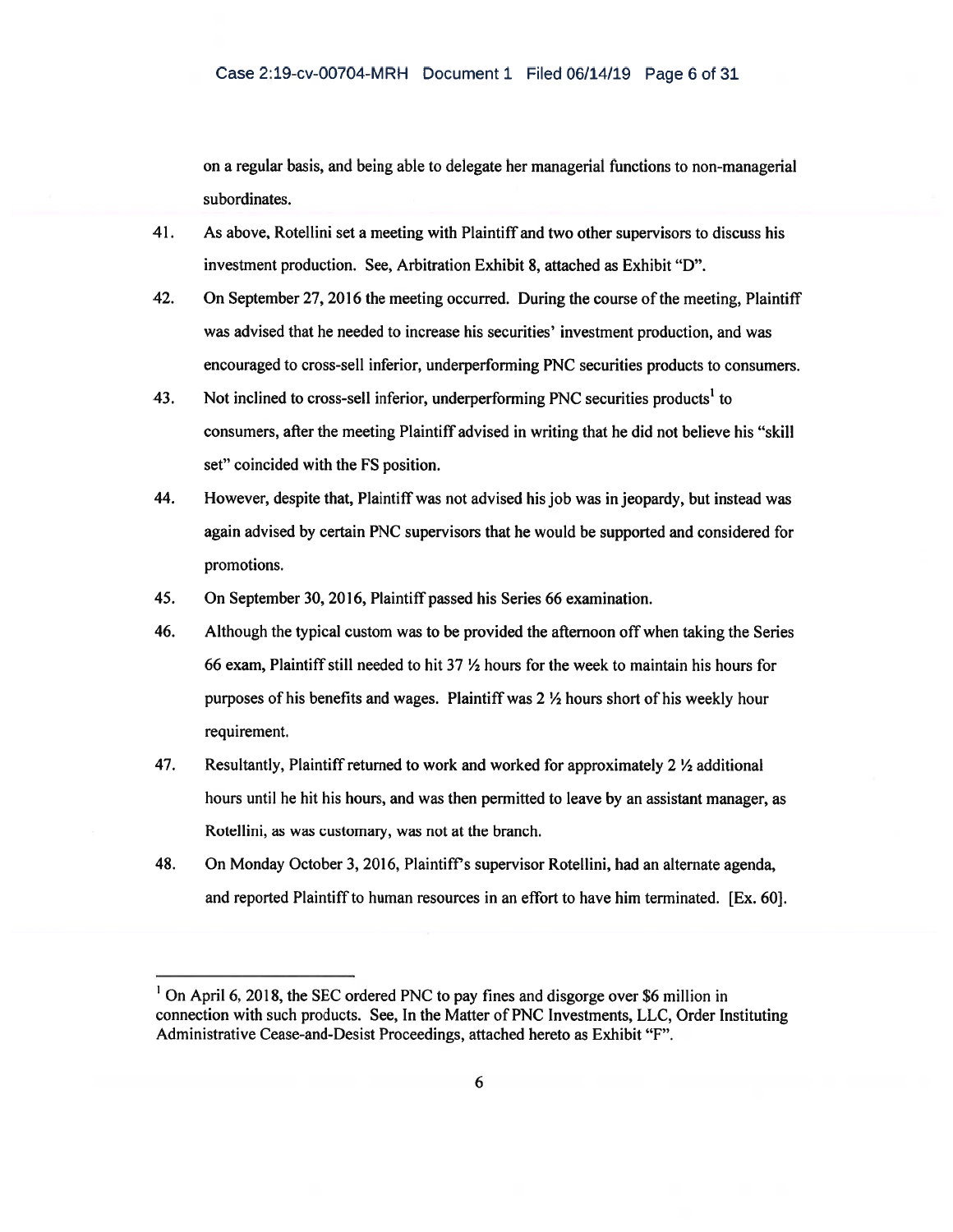- 49. When reporting Plaintiff, Rotellini advised that Plaintiff "was dishonest with management so that he could leave early." See, Arbitration Exhibit 60, attached hereto as Exhibit "E". That report was completely falsified by Rotellini.
- 50. PNC was forced to admit that the report was inaccurate, and that Plaintiff was advised that if he had worked his hours, he could leave. See, PNC Investments FINRA Answer, **11** 34-6, attached hereto as Exhibit "G".
- 51. Further, PNC internal records demonstrated that Plaintiff worked his necessary hours.
- 52. Simultaneous to the false human resource report, on Monday morning, Rotellini called Plaintiff into her office and pop quizzed him, asking him how many customers he had seen on the previous Friday after taking his exam.
- 53. Plaintiff wanted to check his records, but Rotellini refused and he was forced to guess, guessing 1 or 2.
- 54. Thereafter, Plaintiff returned to his desk and determined it was three customers. Plaintiff returned to Rotellini and advised her of the number of customers.
- 55. Rotellini accused Plaintiff of lying to her despite the immateriality of the issue.
- 56. Rotellini also accused Plaintiff of not completing his paperwork from the previous Friday (debrief documents), despite the fact that such paperwork was routinely not completed on a daily and/or timely basis by any of the staff, including at least one employee who refused to ever complete any debrief documents.
- 57. Later that same day, Monday, October 3, Rotellini set a meeting with Plaintiff and Rotellini's two assistant managers.
- 58. As she had done with human resources earlier that morning, Rotellini made accusations directed towards Plaintiff regarding his work hours from the prior week.
- 59. During the meeting, the assistant managers sided with Plaintiff as he had been correctly permitted to leave the prior Friday after hitting his  $37 \frac{1}{2}$  hours.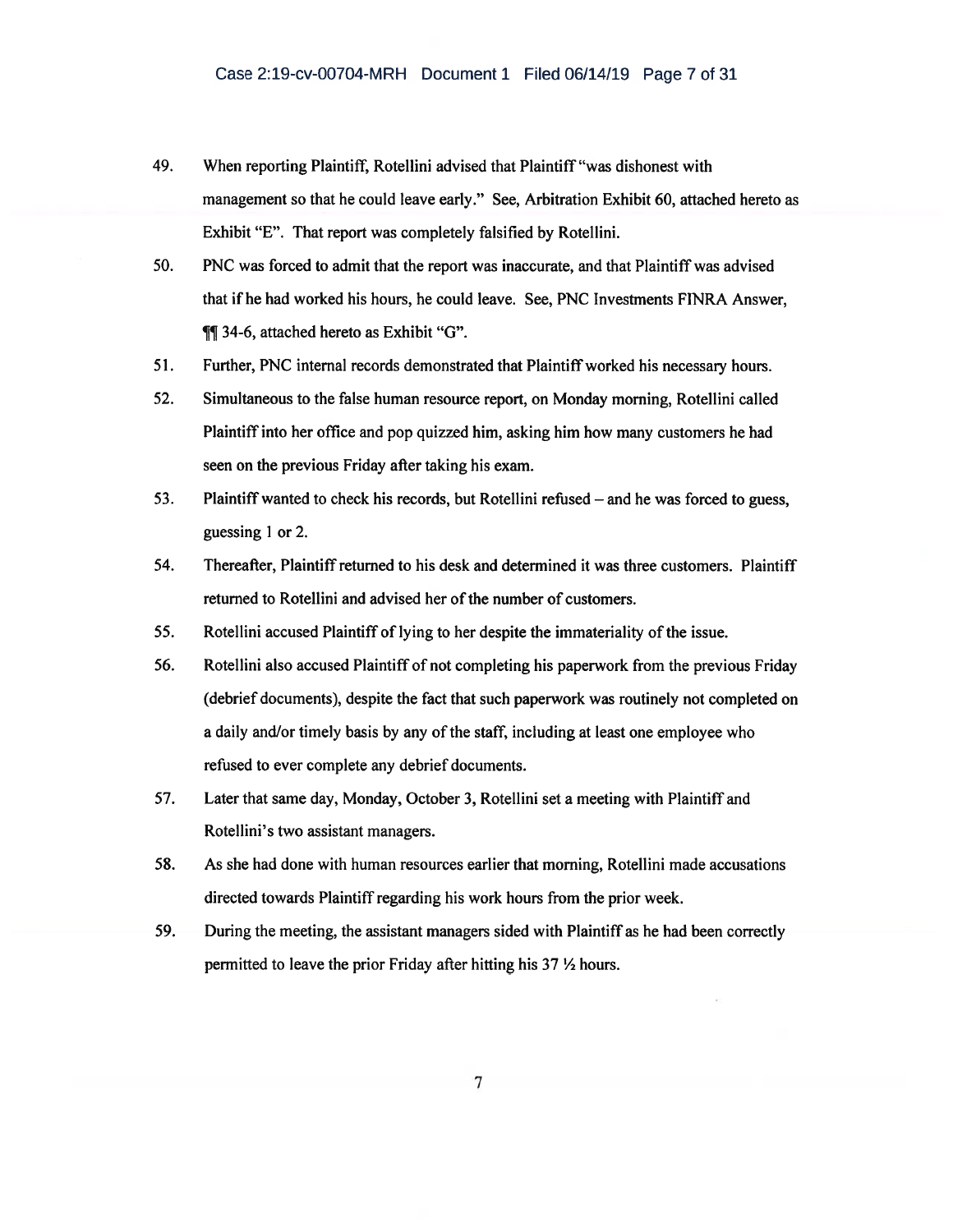- 60. Additionally, over the course of the day on Monday, Plaintiff prepared his debrief documents that he had not completed on Friday before leaving, and then put them in his debrief file.
- 61. It was discovered during litigation of the underlying arbitration case that PNC destroyed Plaintiff's debrief file without explanation, and was unable to produce his debrief documentation.
- 62. Debriefs are not sales documents, and were not meant to track sales.
- 63. Just as important, pursuant to PNC's own policies, debriefs are to completed by managers such as Rotellini, not Plaintiff. See, Arbitration Exhibit R-54, attached hereto as Exhibit "H".
- 64. Later that day on Monday, October 3, at 2:37 pm, Rotellini sent an email to numerous employees congratulating Plaintiff on passing his Series 66 exam. See, Arbitration Exhibit 16, attached hereto as Exhibit "I".
- 65. The following day, October 4, Plaintiff worked without restriction and was given a problem customer to work with by Rotellini.
- 66. As of October 4, Plaintiff was unaware that Rotellini was attempting to have him terminated.

#### PNC Falsifies the Reasons for His Termination; PNC Files a Defamatory U5

- 67. On October 5, Rotellini altered her version of events, and redoubled her efforts to have Plaintiff terminated.
- 68. Ultimately, Rotellini was successful, first causing Plaintiff to be placed on paid leave, then causing him to be terminated on or about October 5.
- 69. At the time of Plaintiff's termination, internally at PNC Bank it was claimed that Plaintiff was fired for being "dishonest in response to questions he was asked by his manager. One question was related to his work schedule and the other was related to a performance issue." See, Arbitration Exhibit 19, attached hereto as Exhibit "J".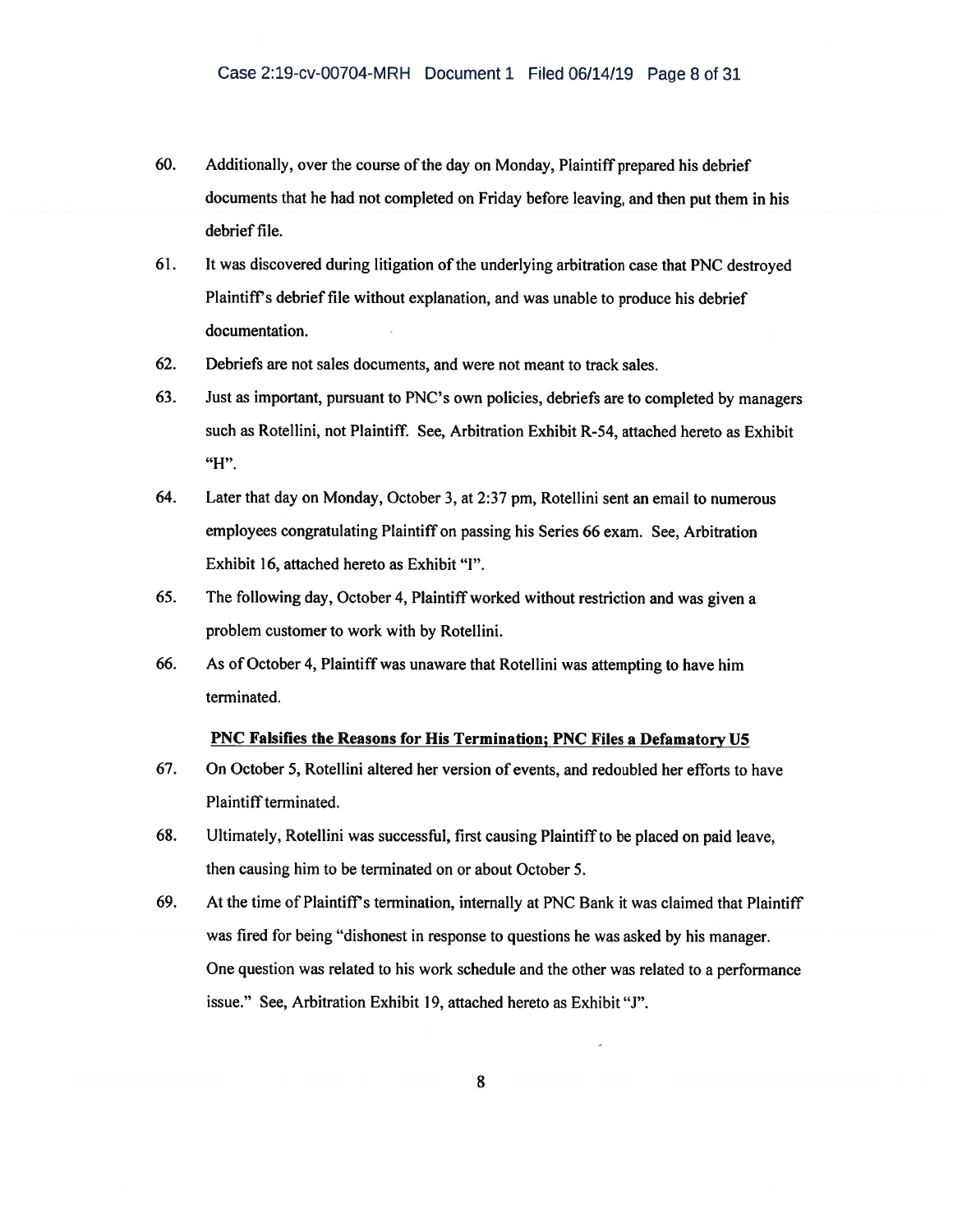- 70. It was further internally documented at PNC Bank at that time that there was no accusation or claim of any falsification of records or documents. See, Arbitration Exhibit 61, attached hereto as Exhibit "K".
- 71. Shortly after his termination, Plaintiff spoke with a human resource manager regarding his U5.
- 72. FINRA rules require that a U5 be filed within thirty days after a registered person is terminated.
- 73. The U5 is then stored by FINRA in its database, that is made available and accessible to its member firms.
- 74. FINRA is comprised of over 3,600-member firms, representing monopolistic power in the securities industry, as most, if not all, *major* securities firms are members, and the vast majority of all securities firms are members. See, https://www.finra.org/about/firmswe-regulate
- 75. If negative information is provided on a U5, it serves to blackball a registered agent in the securities industry, as FINRA member firms are required to check the U5 filings of a registered agent before hiring an individual, and do not hire individuals with black stains on their U5, especially not those with "yes" box checks to any of the disclosure questions.
- 76. A negative mark on a registered representative's U5 greatly harms the person's reputation and defames the person.
- 77. FINRA procedures do not provide for any due process prior to the filing of a U5 by an employee's former employer.
- 78. Instead, a U5 is filed without any process or due process at all to the registered agent as there is no cross-examination of witnesses, review of documentation and/or the individual being fully apprised of the accusations against him.
- 79. Here, PNC Bank's in-house human resource manager was unaware of what a U4 or U5 even was, but advised that because Plaintiff was employed by and terminated by PNC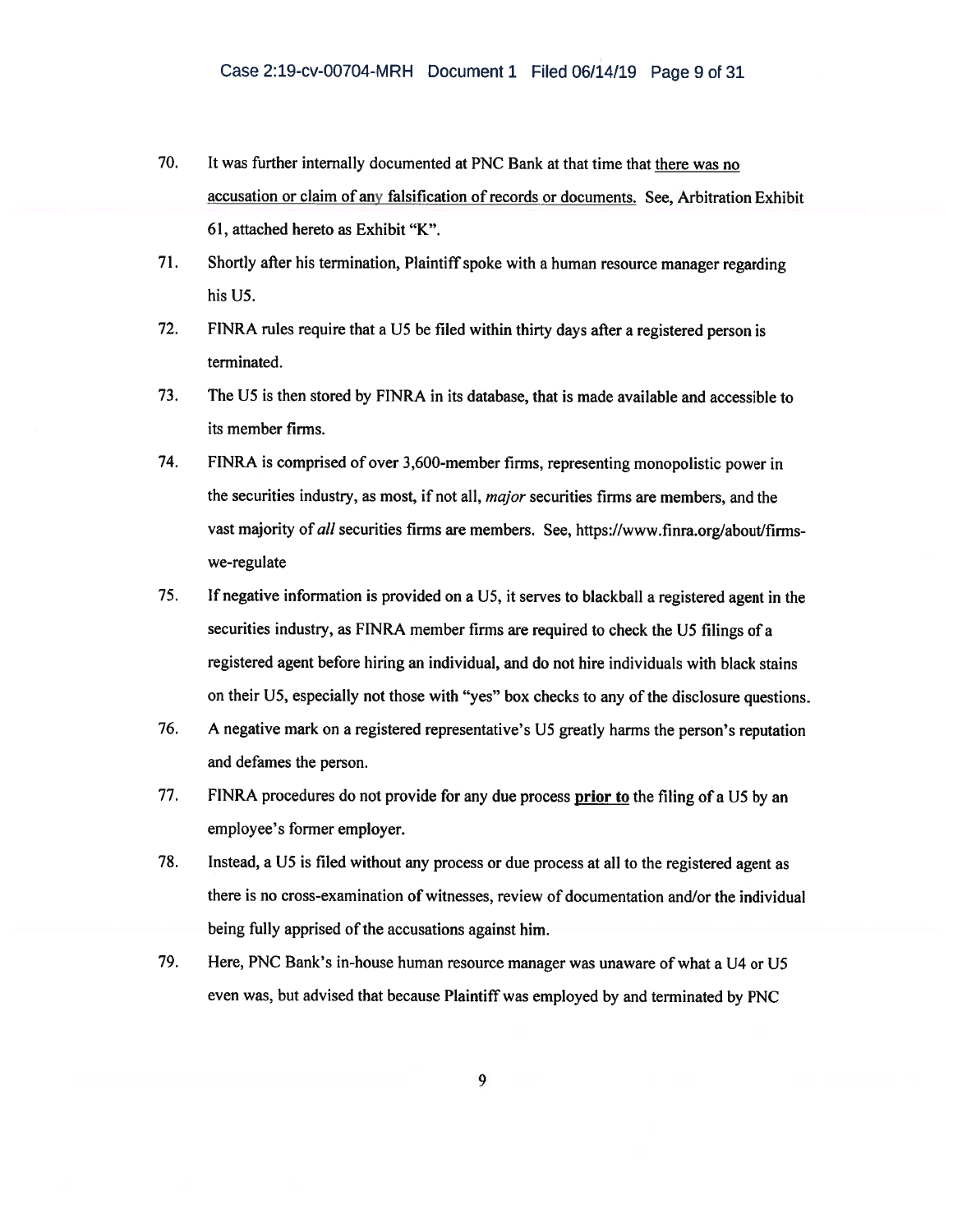Bank and was not employed by PNC Investments, LLC, that nothing would be marked on his U5.

- 80. Thereafter, PNC assigned Plaintiff's U5 drafting to a junior member of its compliance team that had not passed his Series 66 exam until days after he drafted / filed Plaintiffs U5.
- 81. On or about October 19, 2016, PNC Investments, LLC filed a defamatory U5 pertaining to Plaintiff. See, Arbitration Exhibit 28, attached hereto as Exhibit "M".
- 82. PNC Investments checked "yes" to termination disclosure 7F1. Disclosure 7F1 provides: "Did the individual voluntarily resign from your firm, or was the individual discharged or permitted to resign from your firm, after allegations were made that accused the individual of: 1. violating investment-related statutes, regulations, rules or industry standards of conduct?" Id.
- 83. Further, PNC Investments wrote that Plaintiff had been terminated "due to violating firm policy. Specifically, Mr. Weber was terminated for being dishonest with his manager regarding his attendance and completion of sales documentation." Id.
- 84. Plaintiff was never accused by anyone of violating investment-related statutes, regulations, rules or industry standards of conduct, and as such, the yes box check was defamatory per se.
- 85. The reason provided for Plaintiff's termination was also falsified.
- 86. The U5 requires that a person sign the document and "verify the accuracy and completeness of the information contained in and with this form." Id.
- 87. Plaintiff's form was purportedly signed by an in-house attorney named Jeffrey D. Suhanic.
- 88. In Plaintiffs case, Suhanic did not actually sign the U5 as was required by FINRA and SEC rules and regulations, but instead violated FINRA and SEC rules by delegating his signature to a secretary and/or another attorney.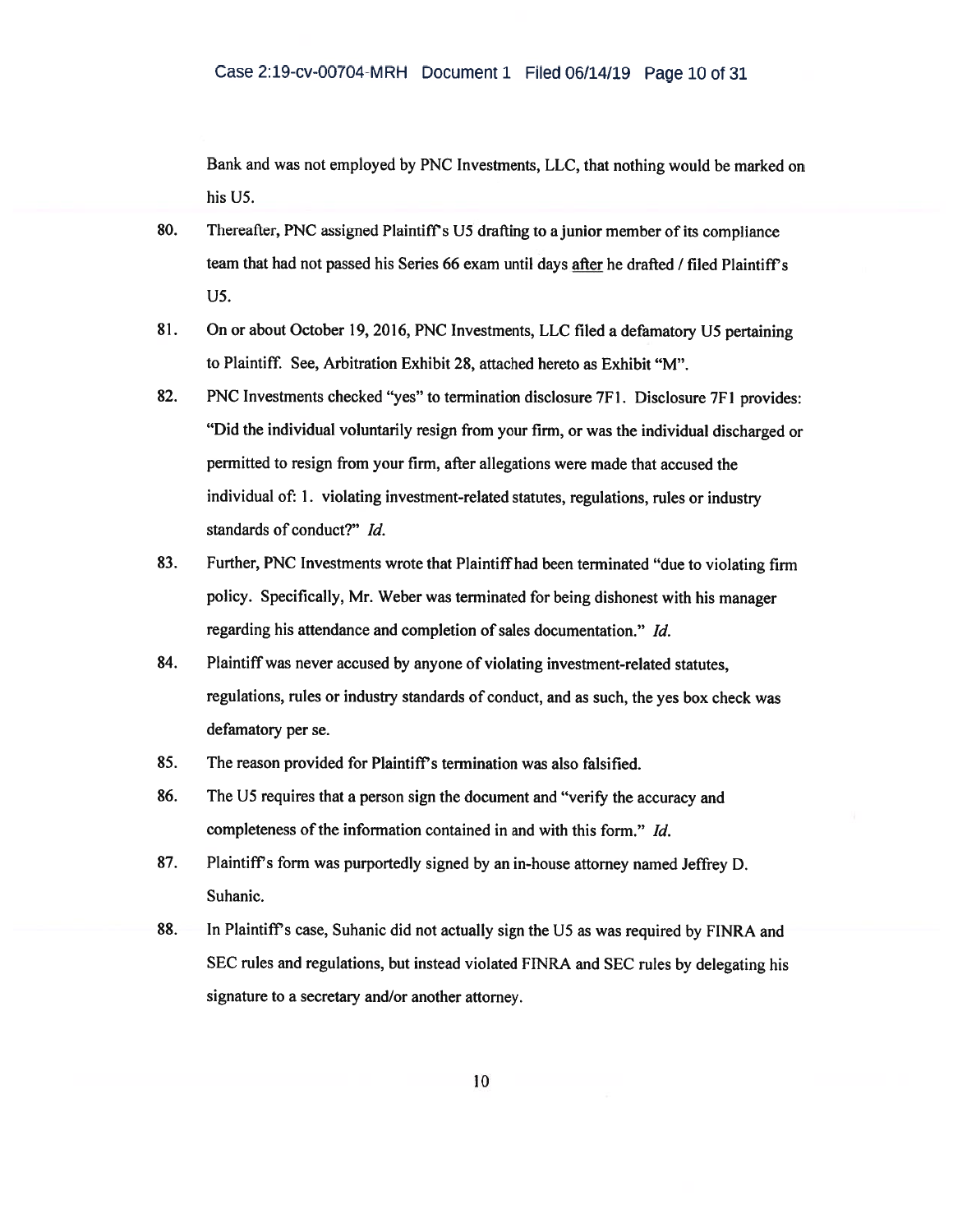- 89. Irrespective of the delegation, Suhanic admitted under oath that he did not have any facts at the time the U5 was signed pursuant to his authorization and that he could not verify the information contained in the U5.
- 90. On October 21, 2016, Plaintiff won his unemployment compensation hearing and was provided unemployment benefits from PNC Bank. Therein, the referee noted "The Claimant's conduct was not serious enough that a dismissal was warranted without a warning." See, Arbitration Exhibit 32, attached hereto as Exhibit "N". Further, it was established that "The Claimant was not intentionally dishonest." Id.
- 91. PNC failed to submit sufficient information to the unemployment referee to support its accusation that Plaintiff was terminated for cause, and as above, Plaintiff was provided his benefits.
- 92. During the above time period and beyond, Plaintiff attempted to locate an alternate position in the securities industry, and was the lead candidate for a position, however, the U5 blackened his reputation and blackballed him such that subsequent employers refused to hire Plaintiff. See, Arbitration Exhibit 31, attached hereto as Exhibit "0" and Arbitration Exhibit 33, attached hereto as Exhibit "P".
- 93. On October 27, a potential subsequent employer advised Plaintiff that if his U5 was corrected to remove the defamatory matters, he could be hired. See, Arbitration Exhibit 34, attached hereto as Exhibit "Q".
- 94. That same day, October 27, FINRA inquired to PNC Investments about Plaintiff's U5 language. FINRA asked three questions:
	- 1. Was a customer harmed?
	- 2. Was it securities related?
	- 3. Did conduct violate any industry standards?"

See, Arbitration Exhibit, R-53, attached hereto as Exhibit "R".

95. PNC internally documented: "The answer is no to all 3 questions." See, Arbitration Exhibit 35 (emphasis added), attached hereto as Exhibit "S".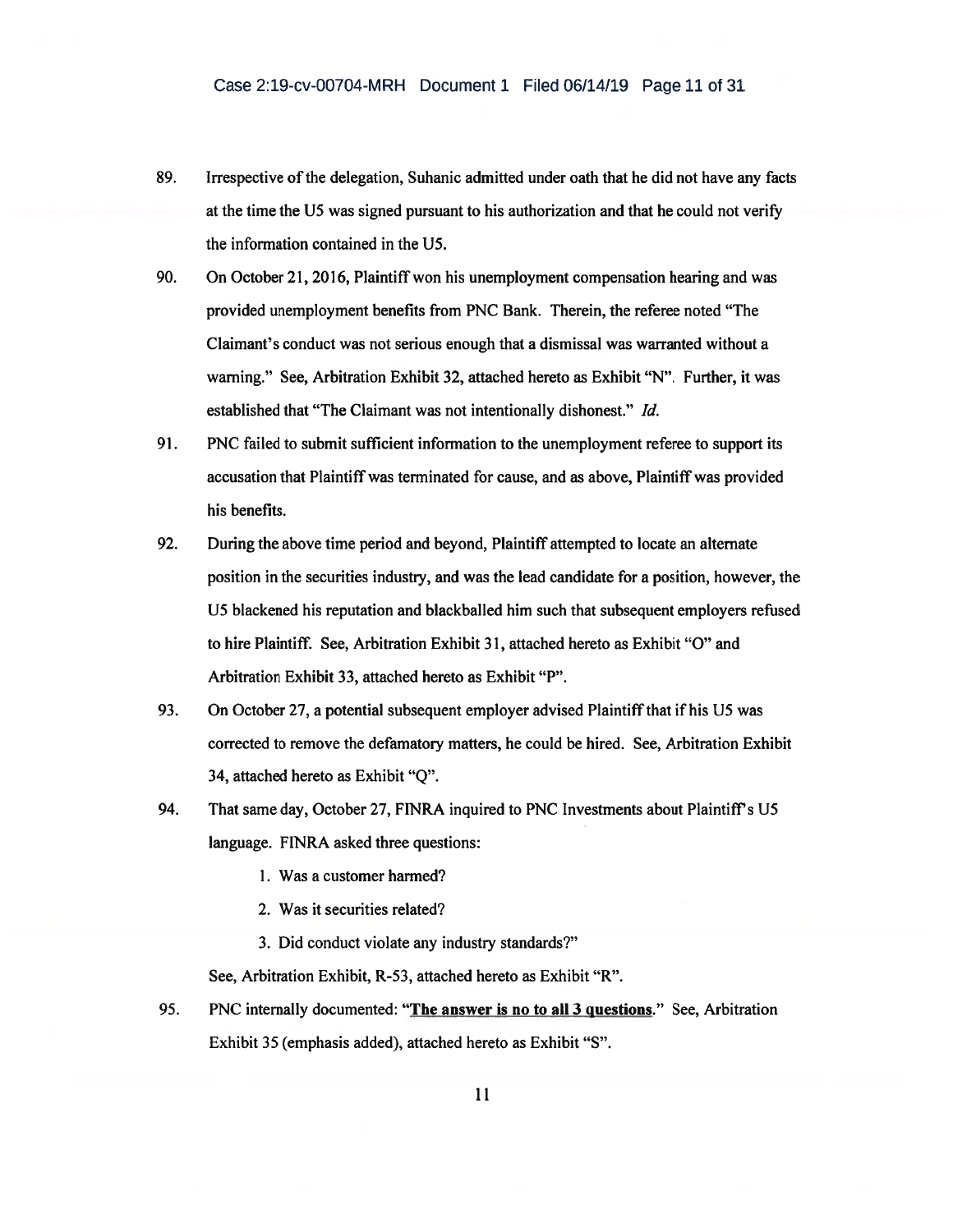- 96. Subsequent to that email communication with FINRA, PNC's human resource manager phoned Plaintiff.
- 97. During that call, PNC's human resource manager advised Plaintiff that his US was being revised / corrected.
- 98. Plaintiff generated a contemporaneous email documenting the discussion and sent it to the prospective employer: "I actually received a call from the HR woman who terminated me this afternoon to discuss my situation. She said that she received an email this morning from PNC Investments asking about the details of my termination and she said that there were changes being made to my US." See, Arbitration Exhibit 33 (emphasis added), attached hereto as Exhibit "P".
- 99. On or about November 11, 2016, Plaintiff hired counsel and caused correspondence to be sent to PNC demanding that the U5 be corrected and retracted, and advising that time was of the essence to Plaintiff obtaining a position with a third-party securities' industry employer. See, Arbitration Exhibit 36, attached hereto as Exhibit "T"; Arbitration Exhibit 37, attached hereto as Exhibit "U".
- 100. In or about the same time period, although untrue, PNC began falsely claiming that FINRA had advised what the form US should contain — and that they had instructed the language that should be placed in it.
- 101. Ultimately, after dragging its feet, on January 4, 2017, PNC Investments revised the U5 in part, by changing the "yes" box check in 7F1 to "no", but retaining other defamatory information: "Dominik Weber's employment was terminated due to violation firm policy — not securities related. Specifically, Mr. Weber was terminated for misrepresenting facts regarding his attendance and completion of sales documentation." See, Arbitration Exhibit 38, attached hereto as Exhibit "V"; Arbitration Exhibit 40, attached hereto as Exhibit "W".
- 102. As above, Plaintiff never misrepresented facts about his attendance, never falsely completed any sales documentation, nor failed to complete any sales documentation.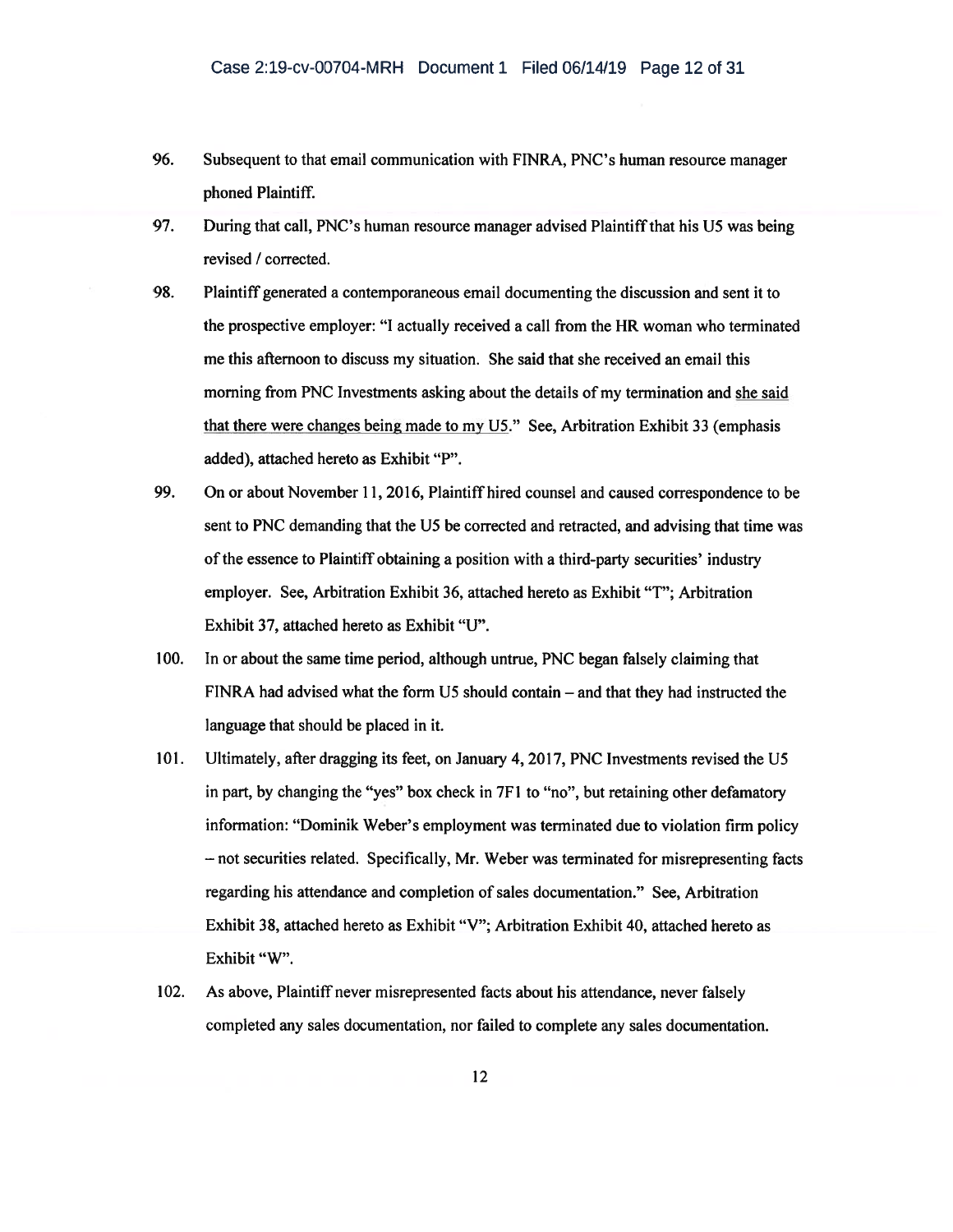103. Given no other choice, on or about January 13. 2017, Plaintiff filed a Statement of Claim in FINRA initiating legal action against both PNC Bank and PNC Investments, LLC. Therein, Plaintiff raised claims of defamation; intentional interference with prospective contractual relations; and equitable / injunctive relief.

### PNC Manipulates and/or Conspires with FINRA

- 104. However, after the revised U5 was filed and PNC was sued, FINRA contacted PNC about the revision, seeking additional information due to the language that PNC had recorded on the U5, as well as the changes it made to the U5.
- 105. Specifically, FINRA advised that the matter might be reportable because of the (false) language that PNC had placed in the U5 about sales documents.
- 106. A PNC employee internally documented in an email: "The trigger seems to be the 'completion of sales documentation.' If we believe it should be no, they said we can make a case for it. . . ." See, Arbitration Exhibit 46, (emphasis added), attached hereto as Exhibit "X".
- 107. As above, there was no falsified sales documentation, nor any missing sales documentation as established by PNC's own internal records.
- 108. Thereafter, PNC's Suhanic (who blindly signed Plaintiffs U5 without knowledge of the underlying facts) claims to have had a conversation with a low level FINRA employee, one with a college level degree in graphic design.
- 109. According to PNC's Suhanic's own internal email, he manipulated the FINRA employee by not providing FINRA with accurate information, instead focusing on the non-existent falsified sales documentation that never existed.
- 110. Indeed, on January 17, 2017, PNC's Suhanic documented in relevant part: ". . .Mr. Newman specifically pointed to falsifying or not making an accurate record. When I reiterated that the record in question was not a customer record but an internal record not required to be made under FINRA or SEC rules, he responded that the notice instructs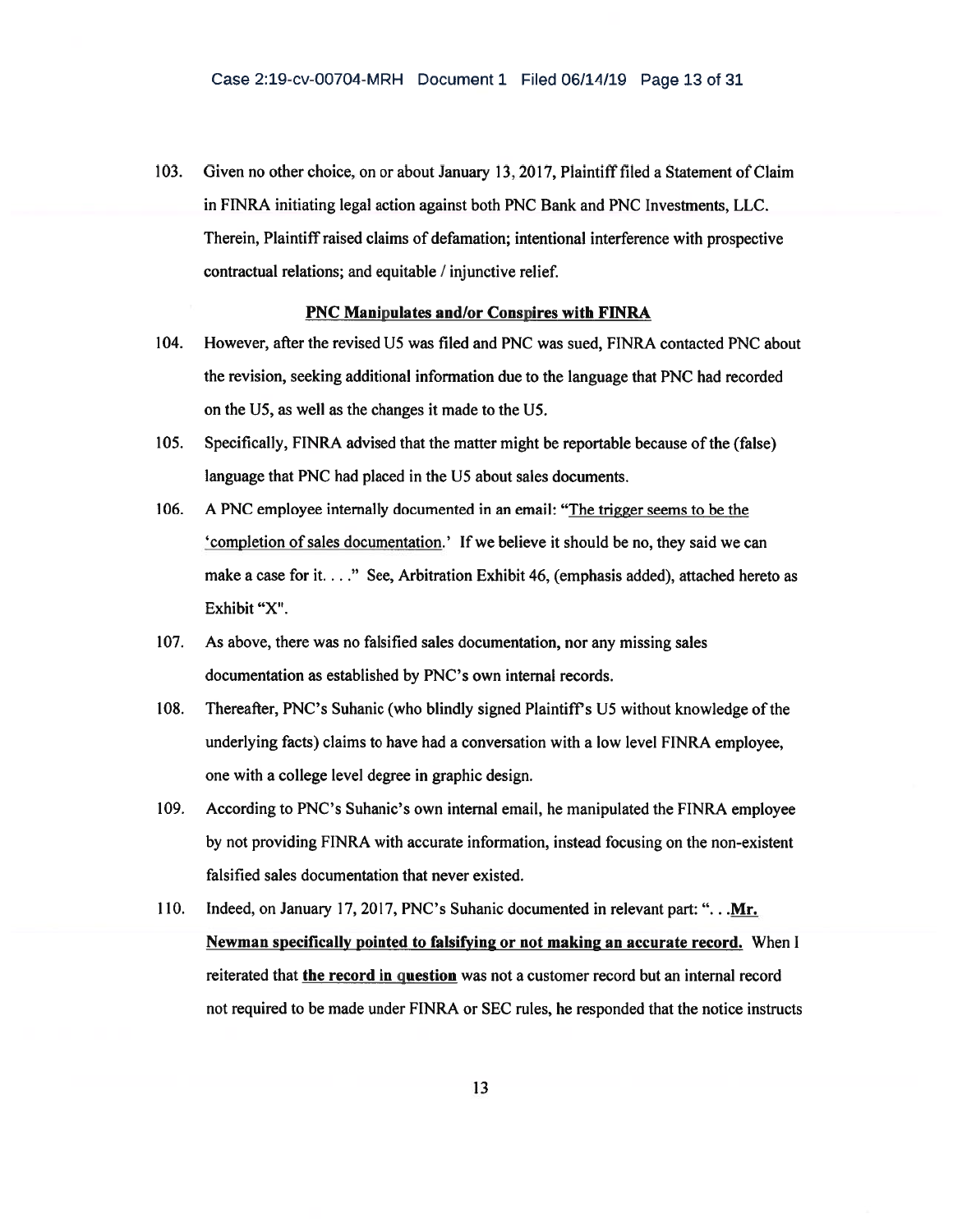that the question should not parsed in a manner to avoid a yes answer. . . ." (emphasis added) See, Arbitration Exhibit 48, attached hereto as Exhibit "Y".

- 111. Thus, PNC's Suhanic manipulated the FINRA representative by misrepresenting that there was a record that had been falsified or not accurately kept when Suhanic knew that not to be true given PNC's own internal records contradicting that position. See, e.g., Arbitration Exhibit 61, attached hereto as Exhibit "K".
- 112. Ultimately, PNC was forced to admit under oath that no such document existed.
- 113. Even worse, as stated above, it was established that PNC destroyed Plaintiffs internal debrief documentation file at an unspecified time apparently as the case was proceeding.
- 114. Further, while it appears apparent that Suhanic manipulated the FINRA employee, PNC maintains that FINRA conspired with PNC and insisted that the U5 be revised such that the 7F1 box was again checked "yes."
- 115. On or about February 9, 2017, PNC employees internally discussed the prospect of escalating Plaintiff's matter further to FINRA, as FINRA had advised. See, Arbitration Exhibit 48, attached hereto as Exhibit "Y; Arbitration Exhibit 50, attached hereto as Exhibit "Z".
- 116. However, knowing that there was no falsified or inaccurately kept records that formed the basis for the U5, PNC instead did not escalate the matter as doing so would reveal PNC's dishonesty.
- 117. Instead, on February 10, 2017, PNC Investments, LLC, revised Plaintiff's U5, rechecking box 7F1 "yes".
- 118. Although the U5 requires an explanation whenever it is altered, no explanation was provided for the falsified change.
- 119. Again, PNC's Suhanic who had no knowledge of the actual facts, caused a subordinate to sign his name verifying the accuracy and completeness of the information in violation of FINRA and SEC rules. See, Arbitration Exhibit 52, attached hereto as Exhibit "AA".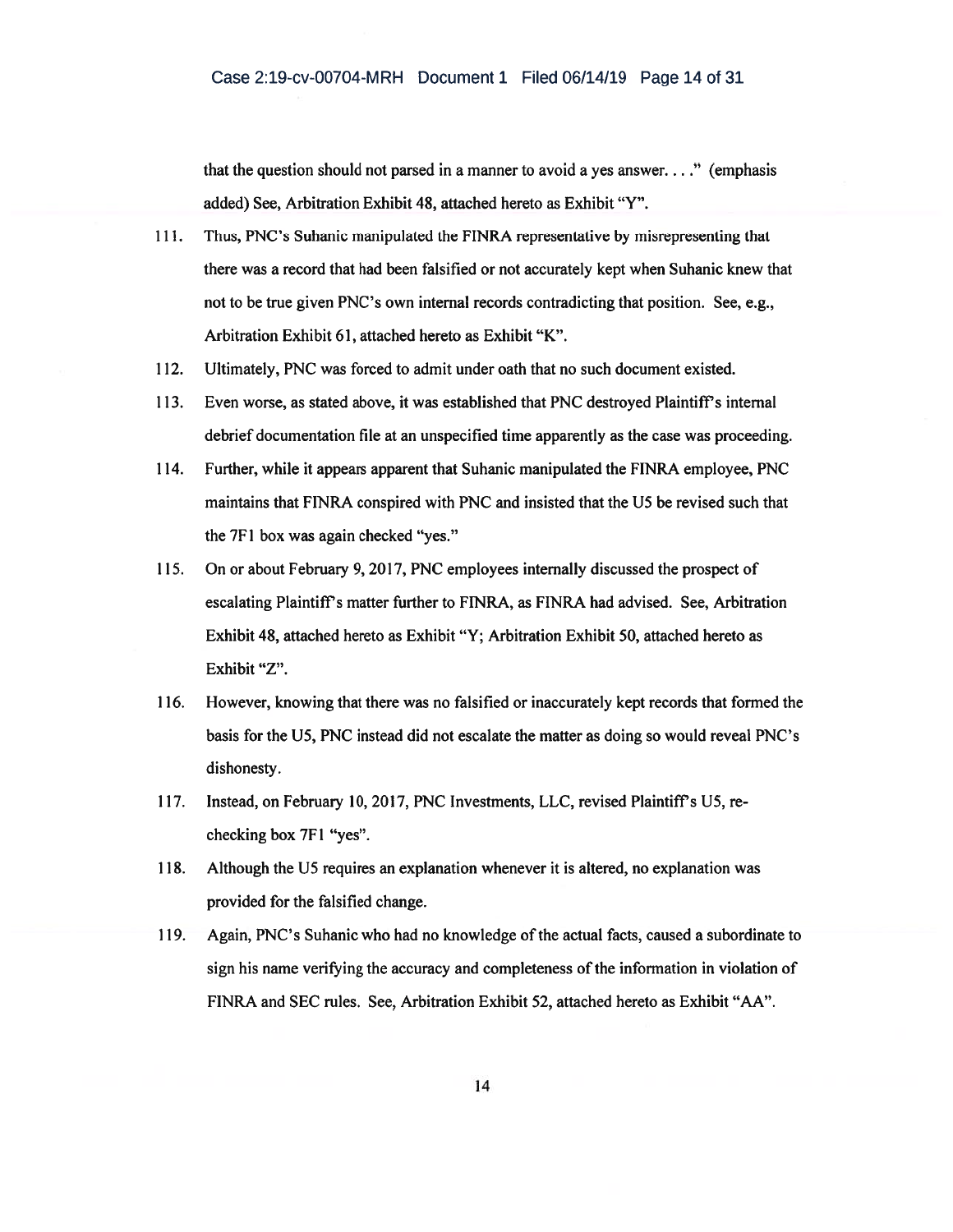- 120. On or about February 24, 2017, Plaintiff filed an Amended Statement of Claim, reflecting the ongoing defamatory conduct of PNC Investments, including the revision to make Plaintiffs U5 worse. See, Amended Statement of Claim, attached hereto as Exhibit "BB".
- 121. As a result of the foregoing, Plaintiff was rendered unemployable in the securities industry and remains so until to this day.
- 122. Further, Plaintiff remained fully unemployed for six (6) months, and had his future earning capacity greatly reduced.
- 123. During the course of the proceeding, Plaintiff's securities licenses all lapsed due to PNC's improper actions, and at a time before Plaintiff even had an opportunity to conduct the first hearing in this case.
- 124. All told, damage models presented to the FINRA arbitration panel illustrated harm to Plaintiff and his reputation of between \$251,213 to \$1,680,148.
- 125. Further, Plaintiff had to be loaned approximately \$34,000 by his mother to remain financially afloat due to the economic harm caused to him by PNC.

### FINRA Arbitration Selection; PNC Bank Does Not Consent To Jurisdiction; Plaintiff Is Entitled to a Panel Consisting of At Least Two Public (non-industry) Arbitrators

- 126. Plaintiff's FINRA claims were submitted pursuant to FINRA Rules 13302 and 13402(b). i.e., a dispute between an associated person and a member.
- 127. Plaintiff was entitled under FINRA Rule 13402 to a three-arbitrator panel.
- 128. On April 12, 2017, FINRA provided the parties with a cover letter and ranking lists for the potential arbitrators. See, FINRA Cover Letter, attached hereto as Exhibit "CC".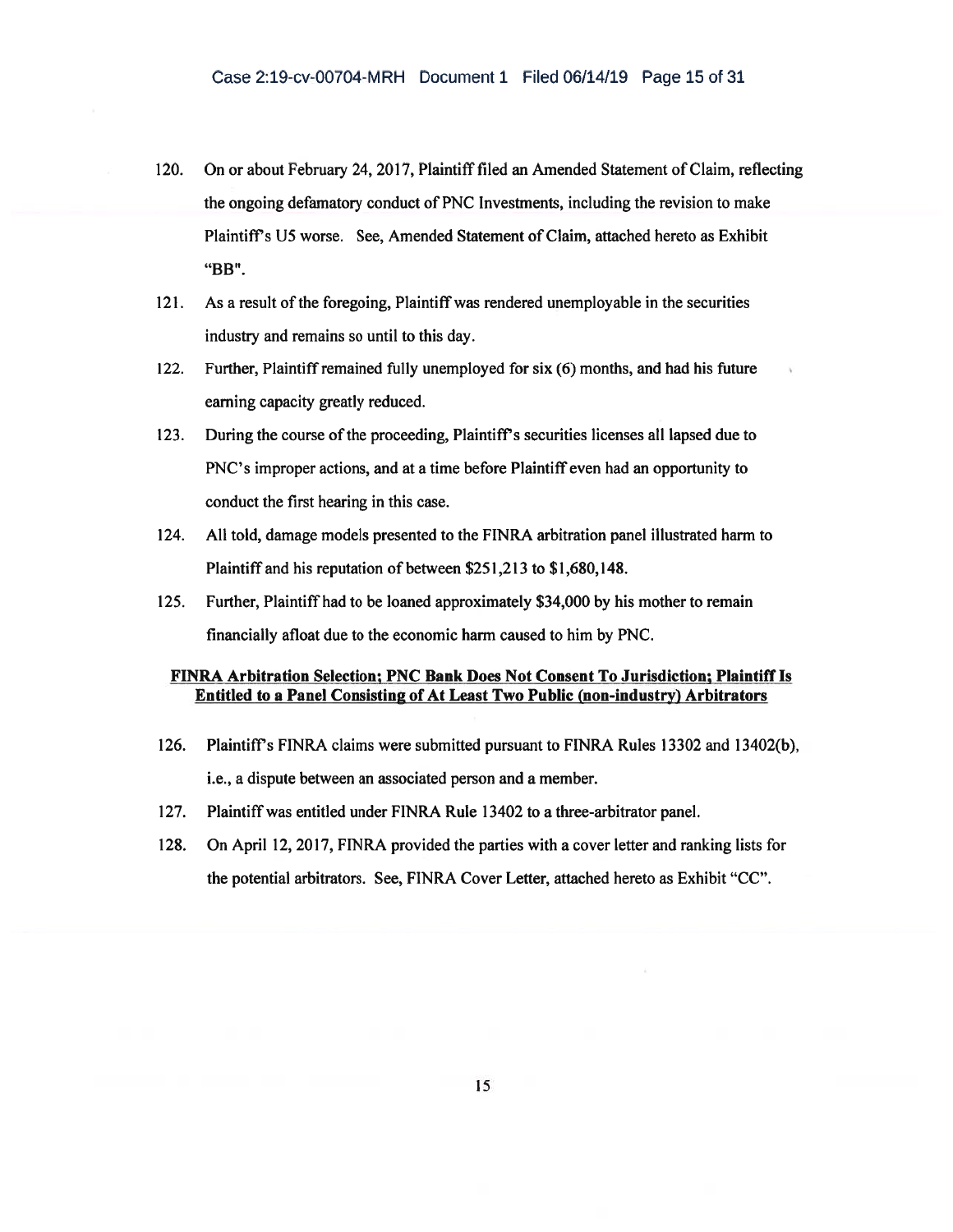- 129. On April 20, 2017, although PNC Investments, LLC remained a party to the arbitration, through the same counsel, PNC Bank advised FINRA that it had "opted not to submit to FINRA's jurisdiction in arbitration as to the claims raised by Mr. Weber.  $\dots$ <sup>2</sup>
- 130. FINRA Rule 13403(b) Lists Generated in Disputes Between Associated Persons or Between or Among Members and Associated Persons — governed the process of selecting the potential arbitrators.
- 131. FINRA Rule 13403(b)(2) provides:

(2) If the panel consists of three arbitrators, the Neutral List Selection System will generate:

- A list of 10 arbitrators from the FINRA non-public arbitrator roster;
- A list of 10 arbitrators from the FINRA public arbitrator roster; and
- A list of 10 public arbitrators from the FINRA public chairperson roster.
- 132. With regard to FINRA's correspondence, FINRA advised "we carefully recruit and screen arbitrator candidates for admission to our roster. Our arbitrators are carefully selected from a broad cross-section of people . . . . Further, by signing the Oath, arbitrators also affirm their commitment to comply with the ABA/AAA Code of Ethics for Arbitrators in Commercial Disputes that requires among other things that arbitrators act in a neutral, independent, and impartial manner." See, Exhibit "CC".
- 133. FINRA also advised in its cover correspondence:

"Your case is proceeding according to the three arbitrator intra-industry case provisions for disputes between associated persons or between or among firms and associated persons as described in Rule 13403(b)(2). This means that the parties will receive the following three lists of arbitrators: one list with 10 chairqualified public arbitrators, one list with 10 public arbitrators, and one list with 10 non-public arbitrators. In accordance with this rule, each separately represented party may strike up to four of the ten arbitrators on each list for any reason by crossing through the names of the arbitrators. At least six names must remain on each list."

Id.

<sup>&</sup>lt;sup>2</sup>As a result of PNC Bank "splitting" the case, on October 17, 2017, less than a year after his defamation, Plaintiff filed a writ of summons in the Allegheny County Court of Common Pleas against PNC Bank. That matter remains docketed at GD-17-014134.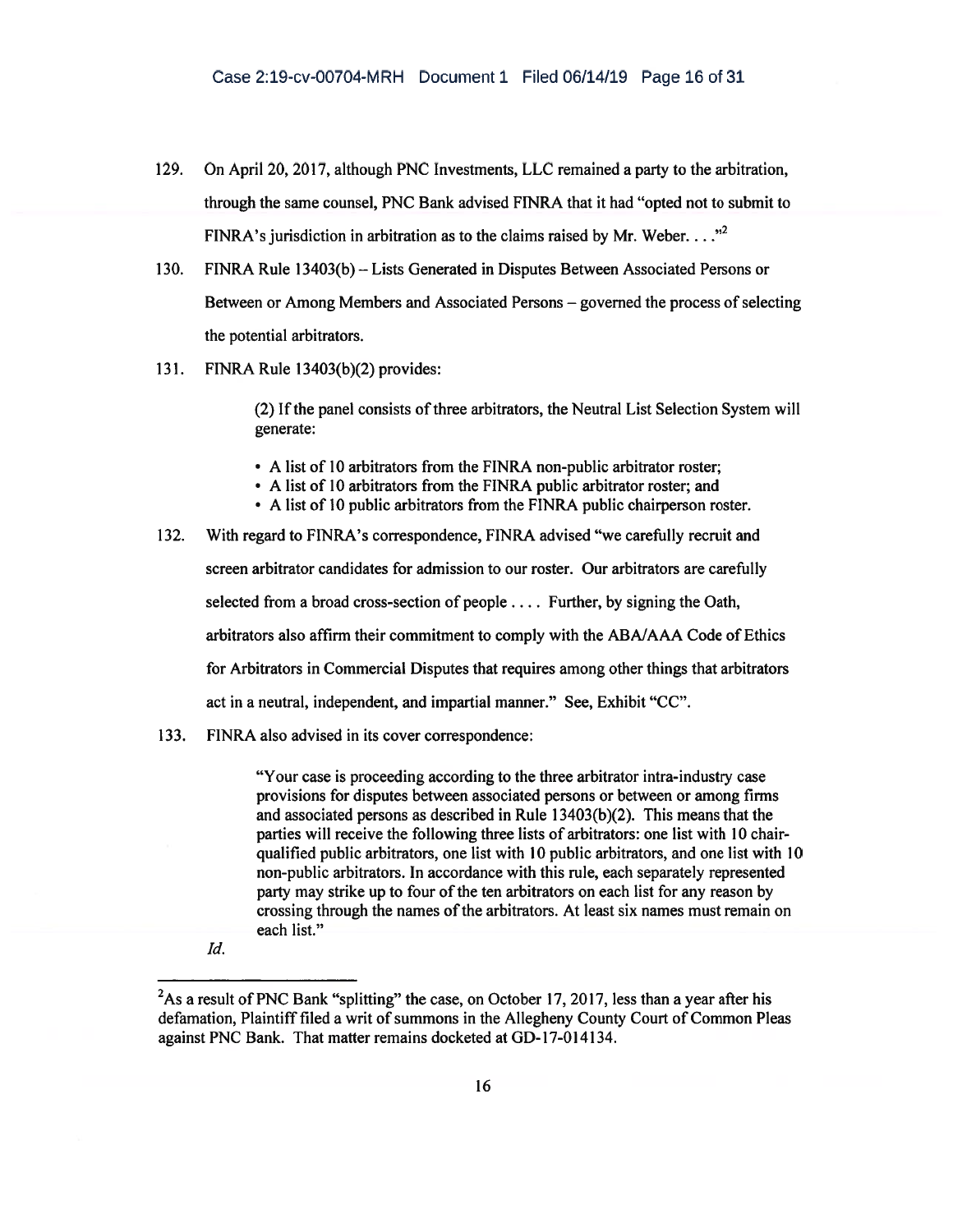134. FINRA Rule 13402(b) Disputes Between Associated Persons or Between or Among Members and Associated Persons" required that:

> "If the panel consists of three arbitrators, one will be a non-public arbitrator and two will be public arbitrators. One of the public arbitrators will be selected from the chairperson roster described in Rule 12400(c) of the Code of Arbitration Procedure for Customer Disputes, unless the parties agree in writing otherwise."

- 135. FINRA's code provides specific definitions for what qualifies as a "public" or "nonpublic" arbitrator.
- 136. FINRA Rule  $13100(x)$  Public Arbitrator provides a specific definition of what constitutes a public arbitrator, with FINRA Rule  $13100(x)(1)-(11)$  providing for various disqualifications / exclusions from serving as a public arbitrator.
- 137. FINRA Rule  $13100(x)(1)-(4)$  provides for certain permanent disqualifications as a public arbitrator, including if an individual ever worked for the SEC and/or a broker-dealer.
- 138. Thus, certain arbitrators are disqualified as public arbitrators by virtue of their experience and background in the securities industries, and in some instances the conflict is considered so significant, that the individual is permanently disqualified as serving as a public arbitrator or public chairperson.
- 139. Although FINRA was required to provide lists that complied with its own rules, FINRA did not do so — instead providing lists that included non-public arbitrators that were improperly classified as public arbitrators or public chairpersons.
- 140. As will be documented herein, certain of the arbitrators were improperly classified as public arbitrators because they concealed information and/or misled FINRA.
- 141. Further, arbitrators are required to make affirmative disclosures to the FINRA director after being selected for a panel, but before they are officially empaneled. Indeed, FINRA Rule 13408 provides:

13408. Disclosures Required of Arbitrators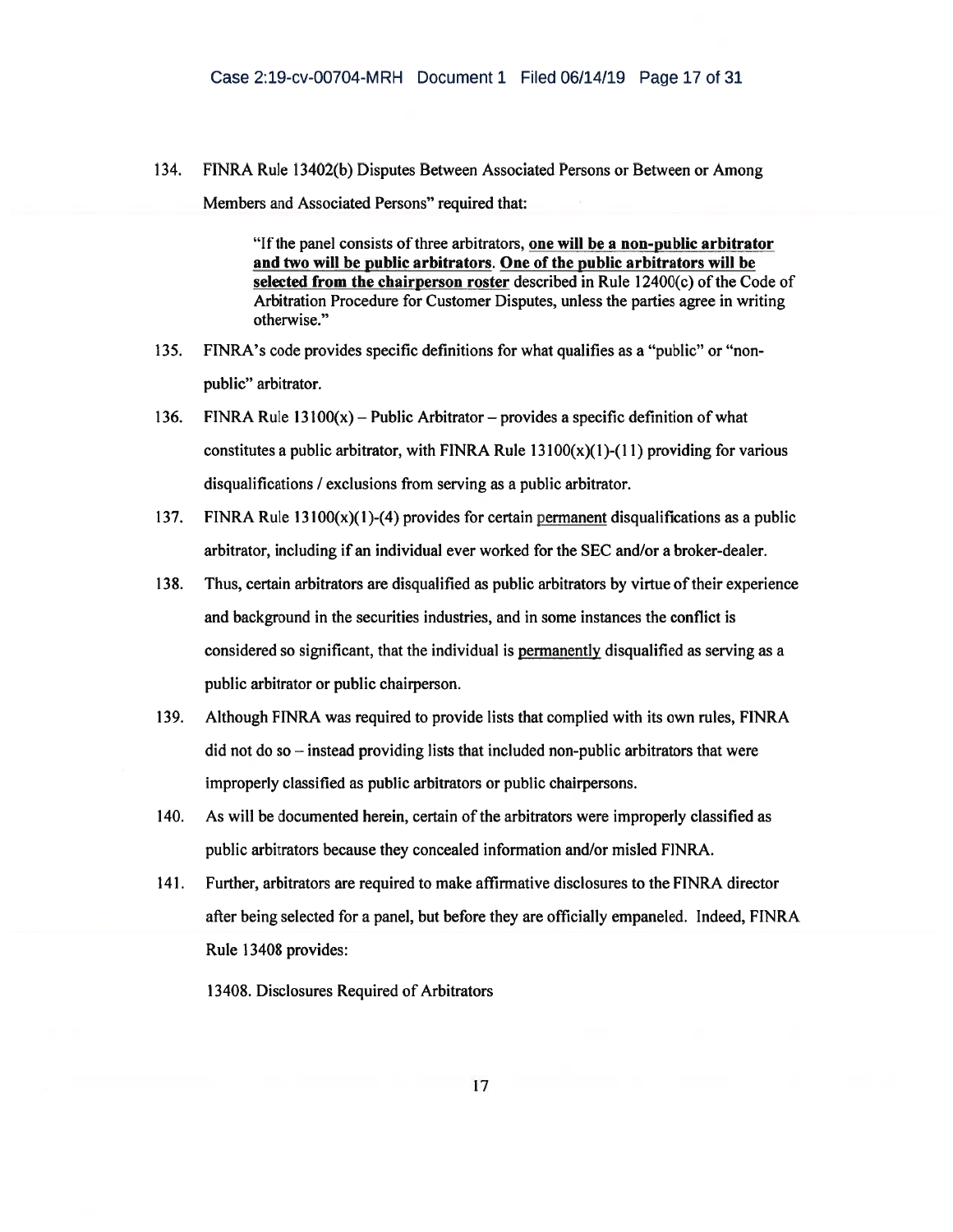- (a) Before appointing arbitrators to a panel, the Director will notify the arbitrators of the nature of the dispute and the identity of the parties. Each potential arbitrator must make a reasonable effort to learn of, and must disclose to the Director, any circumstances which might preclude the arbitrator from rendering an objective and impartial determination in the proceeding, including:
- (1) Any direct or indirect financial or personal interest in the outcome of the arbitration;
- (2) Any existing or past financial, business, professional, family, social, or other relationships or circumstances with any party, any party's representative, or anyone who the arbitrator is told may be a witness in the proceeding, that are likely to affect impartiality or might reasonably create an appearance of partiality or bias;
- (3) Any such relationship or circumstances involving members of the arbitrator's family or the arbitrator's current employers, partners, or business associates; and
- (4) Any existing or past service as a mediator for any of the parties in the case for which the arbitrator has been selected.
- (b) The obligation to disclose interests, relationships, or circumstances that might preclude an arbitrator from rendering an objective and impartial determination described in paragraph (a) is a **continuing duty** that requires an arbitrator who accepts appointment to an arbitration proceeding to disclose, at any stage of the proceeding, any such interests, relationships, or circumstances that arise, or are recalled or discovered.
- (c) The Director will inform the parties to the arbitration of any information disclosed to the Director under this rule unless the arbitrator who disclosed the information declines appointment or voluntarily withdraws from the panel as soon as the arbitrator learns of any interest, relationship or circumstance that might preclude the arbitrator from rendering an objective and impartial determination in the proceeding, or the Director removes the arbitrator.

(emphasis added)

142. After confidential submission of the arbitrator selection / strike lists, on May 5, 2017,

Plaintiff was advised in correspondence from FINRA that "FINRA has appointed the

panel and scheduled the Initial Prehearing Conference . . ." See, Exhibit "DD", May 5,

2017 Correspondence from FINRA.

# Plaintiff is Provided Arbitrator Oaths and Disclosures; The Two "Public" Arbitrators Improperly Fail to Make Disclosures; Procedural Irregularities Occur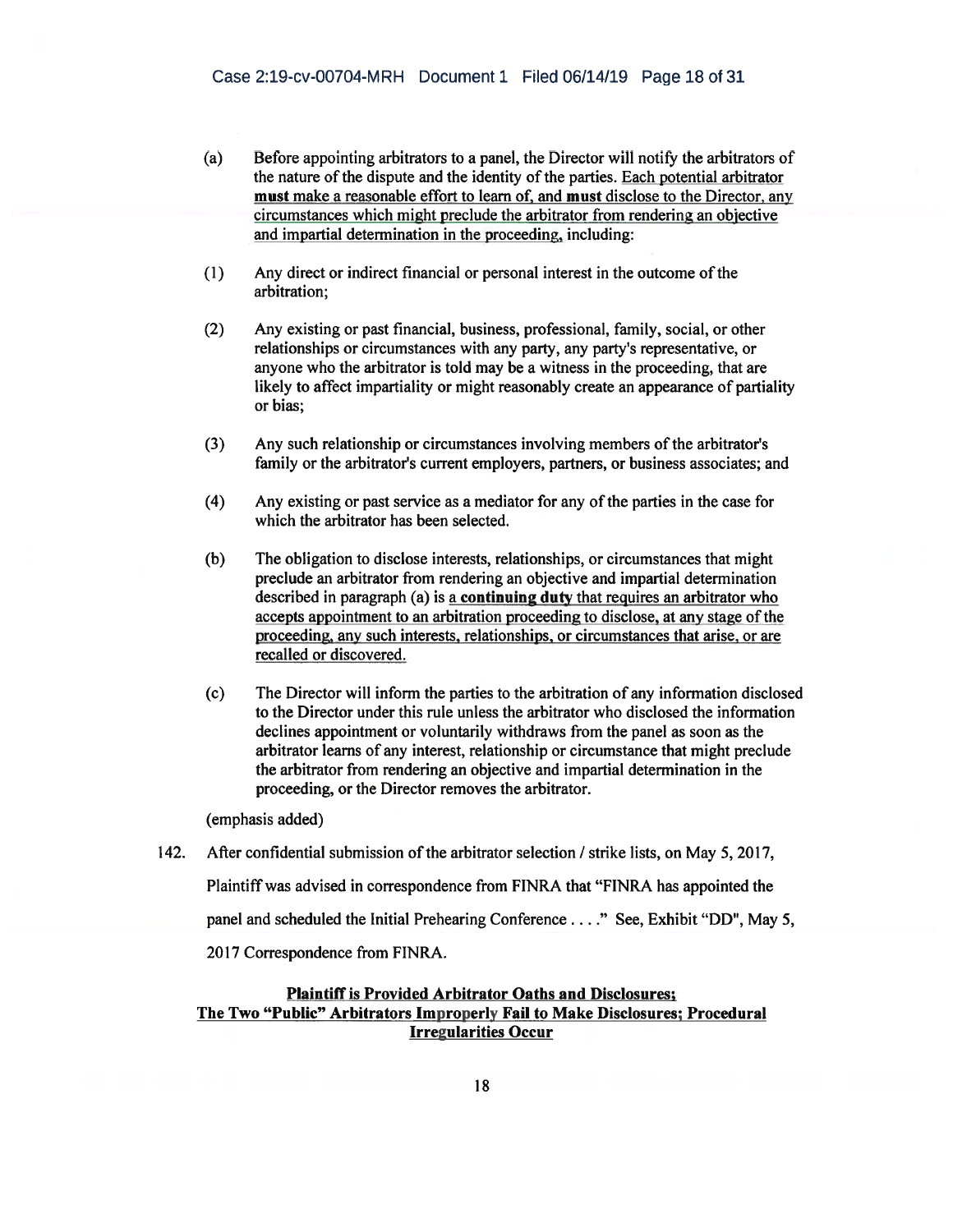- 143. Thereafter, Plaintiff was provided with Arbitrator Oaths and Disclosures for each of the three empaneled arbitrators. See, Oath And Disclosure Reports, attached as Exhibits "EE" (Schwaba), "FF", (Ryan), "GO" (Matthews).
- 144. Each arbitrator was required to sign an Oath and Disclosure statement. Id.
- 145. The Oath contains a provision that states: "I have carefully read, reviewed, and considered FINRA Office of Dispute Resolution's Temporary and Permanent Arbitrator Disqualification Criteria. I affirm that, based on the criteria, I am not temporarily or permanently disqualified from being a FINRA arbitrator." Id.
- 146. Further, the Oath required that any additional disclosures be identified in connection with the Oath / Disclosures that had not already been disclosed. Id.
- 147. Each disclosure question on the form has three choices: "yes", "no" and "already on disclosure report."
- 148. On the form, each arbitrator was required to provide specific answers under Section IV Arbitration Classification Disclosures, responding to eight different questions and subparts.
- 149. According to the FINRA Oath and Disclosure document, the Arbitration Classification Disclosures are designed to "allow FINRA to correctly classify you based on these factors." E.g., Exhibit "GO", p. 6.

### The Non-Public Arbitrator Properly Completes His Oath and Disclosures

- 150. Arbitrator Schwaba was empaneled by FINRA as the sole non-public arbitrator and, according to FINRA rules, was to be the sole non-public arbitrator on the panel. See, FINRA Rules 13402(b); 13403(b)(2).
- 151. In response to the "Arbitrator Classification Disclosures", Arbitrator Schwaba disclosed his affiliation with a broker dealer, as well as additional previously disclosed affiliations that caused him to be classified as a non-public arbitrator. Exhibit "EE".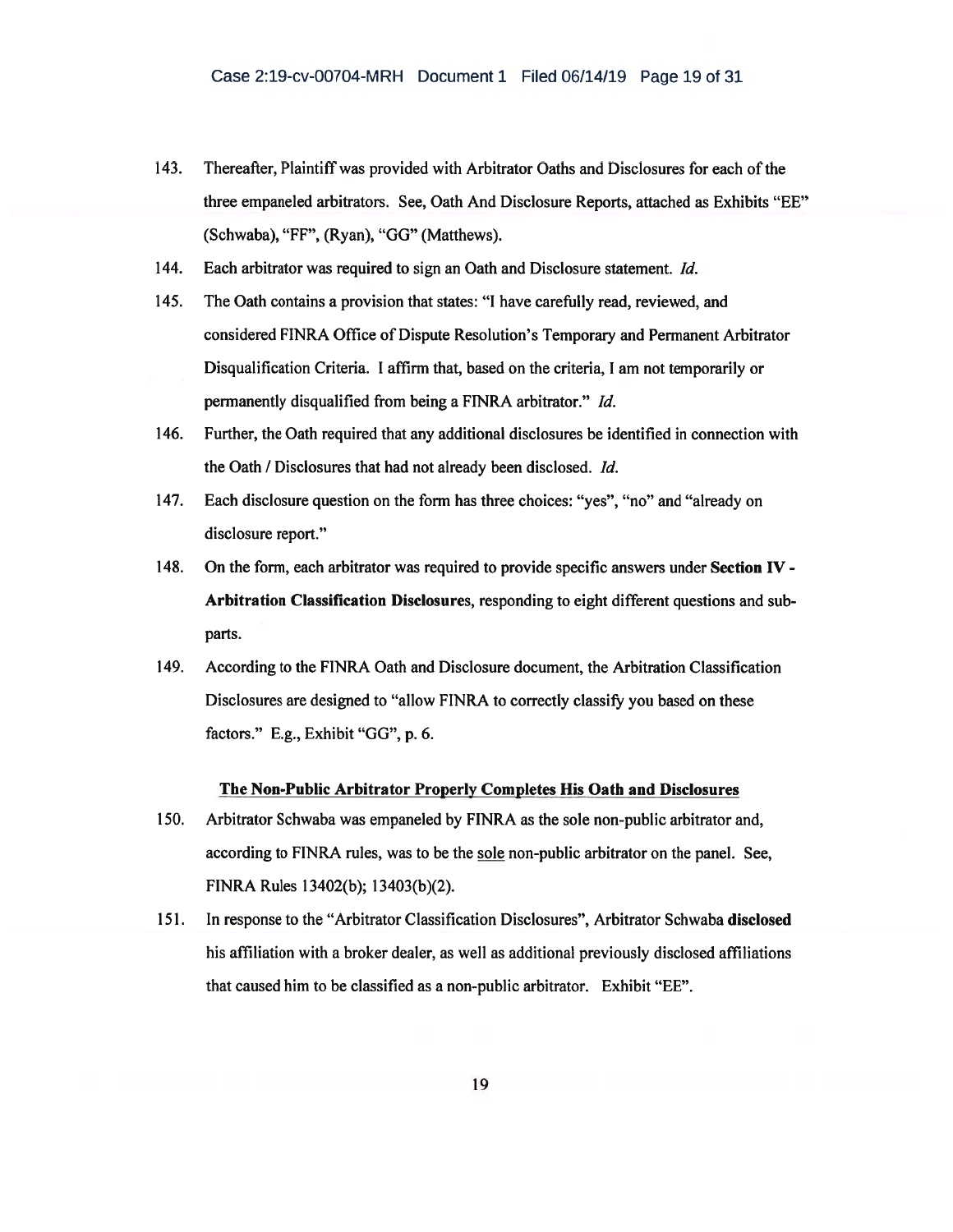152. Upon information and belief, Arbitrator Schwaba correctly disclosed his potential conflicts as a non-public arbitrator.

#### The Public Chairman Falsely Completes His Oath and Disclosures

- 153. Arbitrator Matthews was empaneled by FINRA as the public chairman.
- 154. According to FINRA rules, he was to be a public arbitrator, not an industry insider / nonpublic arbitrator. See, FINRA Rules 13402(b); 13403(b)(2).
- 155. Arbitrator Matthews, who is also an attorney, made no further disclosures on his Oath and Disclosure form, while affirming that he had reviewed and completed the questionnaire correctly. Exhibit "GO".
- 156. In connection with "Section IV Arbitrator Classification Disclosures", Arbitrator Matthews checked "no" to every single question asked. Id.
- 157. In particular, Arbitrator Matthews answered "no" to the following disclosure questions:
	- 1. Are you, or were you ever, associated with, including employed by, or registered through, under, or with (as applicable):

a. a broker dealer or (including a government securities broker or dealer or a municipal securities dealer or dealer)?

c. An entity that is organized under or registered pursuant to the Securities Exchange Act of 1934, Investment Company Act of 1940, or the Investment Advisors Act of 1940?

2. Professional Time Devoted to Entities / Persons Engaged in the Securities Industry

a. Are you an attorney . . . who has, within the past five years, devoted 20 percent or more of your professional time, in any single calendar year, to any entities listed in question (1) above and/or any persons or entities associated with any of the entities listed in question (1) above?

158. Arbitrator Matthews did not complete the form accurately and truthfully and failed to make proper disclosures.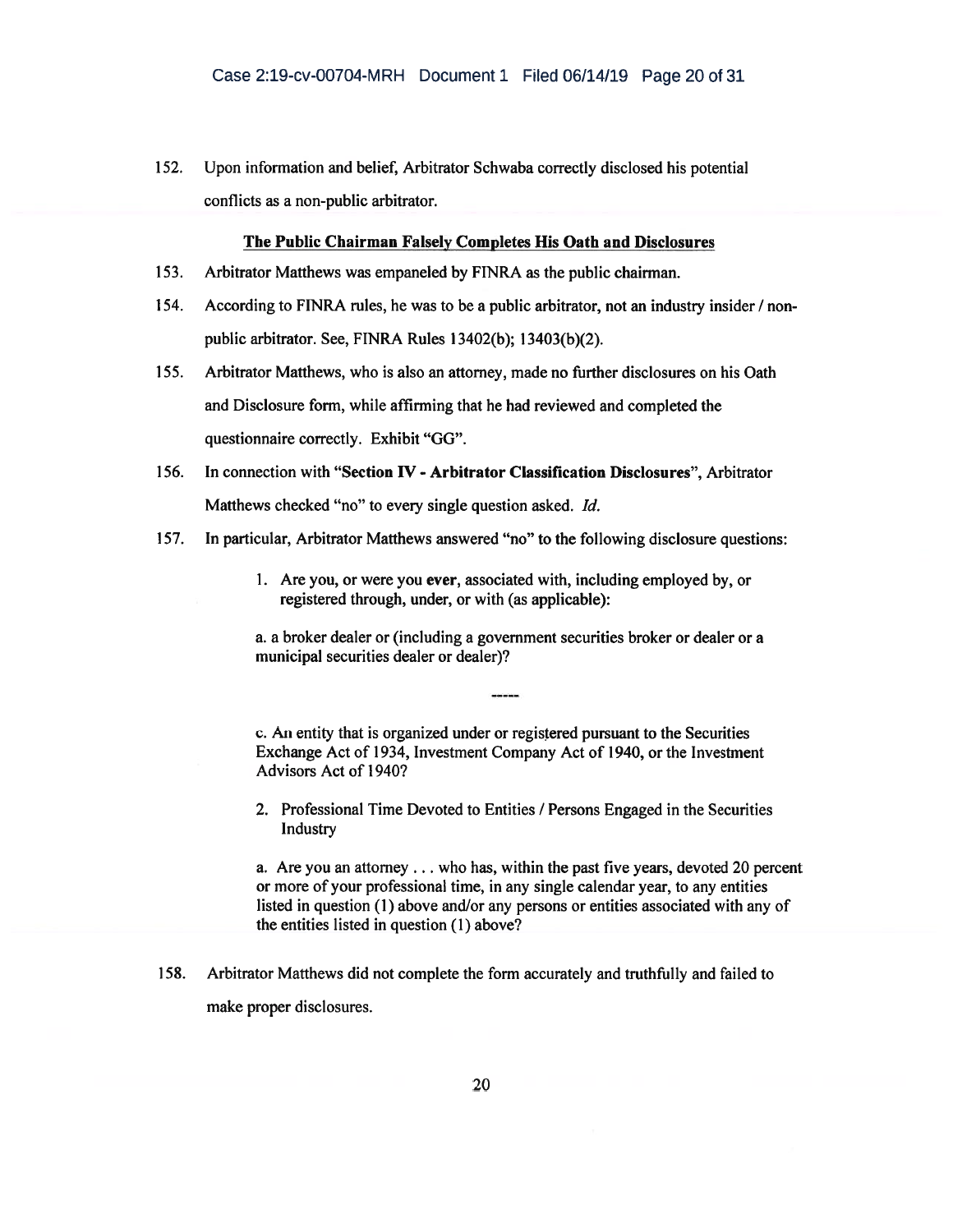- 159. Instead, Arbitrator Matthews answers to Section IV Disclosure questions 1(a) and (c) were inaccurate / untrue, as Arbitrator Matthews both worked for a broker dealer (Wachovia) for ten years,  $(1(a))$ , and also worked at the SEC  $(1(c))$ . See, Arbitrator Matthews Attorney Website Biography, attached hereto as Exhibit "HH".
- 160. Arbitrator Matthews also did not disclose that he was counsel in the case of  $Argosy$ Capital Group v. Triangle Capital Corporation, 1:17-cv-09845-ER that was actively being litigated from 2017 through at least 2018 while Plaintiff's case was proceeding. See, New York and Kentucky Federal Dockets, attached hereto collectively as Exhibit "II".
- 161. Resultantly, upon information and belief, Arbitrator Matthews may also have falsely answered disclosure question 2(a) above regarding his professional time, in addition to the other two permanent disclosure questions that he unequivocally did not respond to truthfully.
- 162. Irrespective of his current securities related income, under FINRA Rule 13100 (x), Arbitrator Matthews was permanently disqualified from being a public arbitrator or public chairperson for at least two separate reasons: both his work for a broker dealer, FINRA Rule  $13100(x)(1)(A)$ , and also because he worked at the SEC, FINRA Rule  $13100(x)(1)(C)$ .
- 163. Had Arbitrator Matthews properly completed his Oath and Disclosure and properly disclosed his prior work experience on the form, he would have been disqualified and/or not permitted to serve as either a public chairperson, or a public arbitrator under FINRA rules.
- 164. However, by falsely completing the form, he was not only not disqualified, but instead caused himself to improperly be empaneled in Plaintiff's case.

The Public Arbitrator Also Falsely Completes His Oath and Disclosures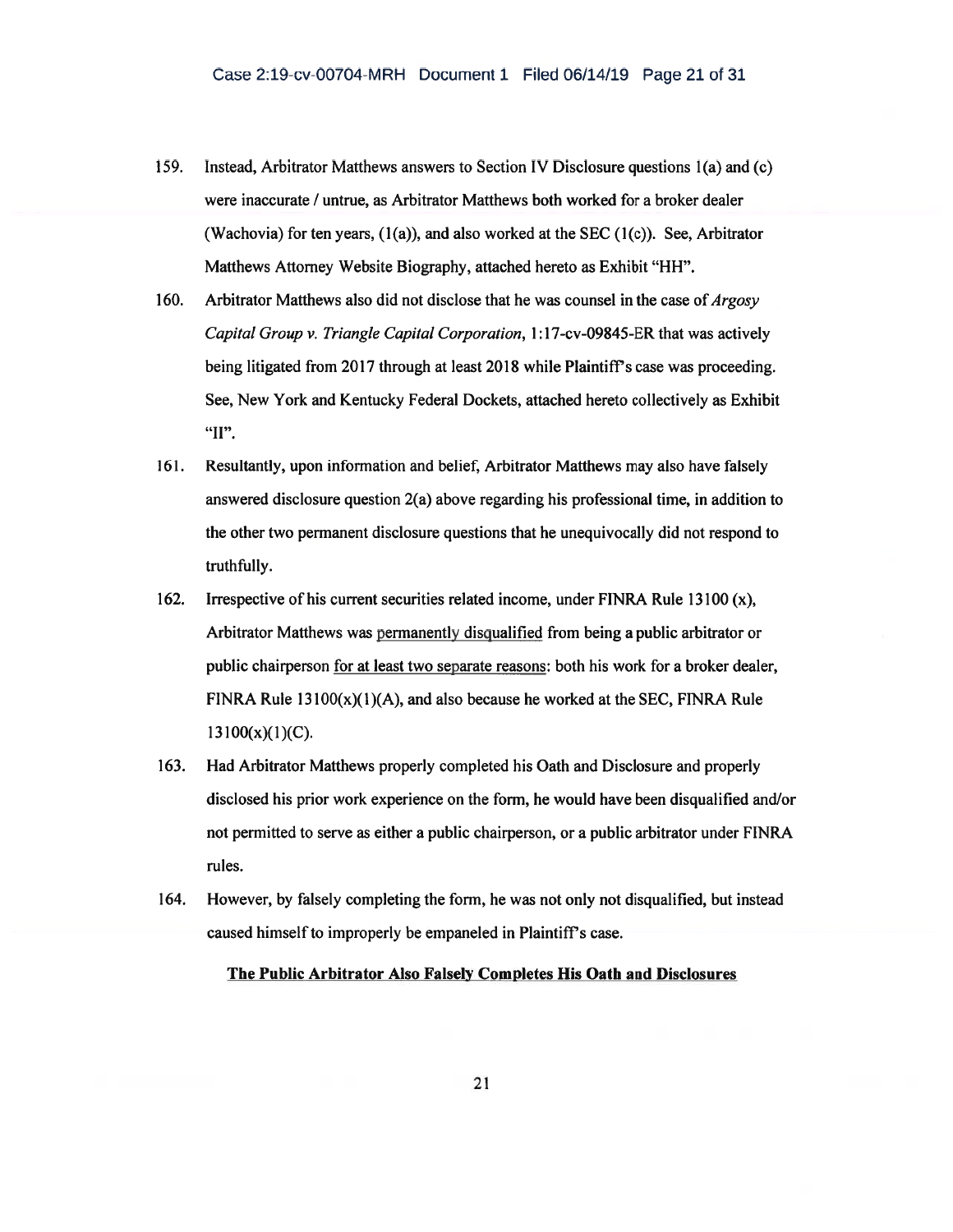- 165. In addition to infirmities in Arbitrator Matthews Oath and Disclosures, are infirmities with the other purported "public" arbitrator, Arbitrator Ryan.
- 166. Arbitrator Ryan also signed his Oath and Disclosure statement. Exhibit "FF".
- 167. The disclosures that Arbitrator Ryan made at the time to FINRA, did not cause FINRA or FINRA's Director to classify him as a non-public arbitrator, but instead his disclosures caused him to remain classified as a public arbitrator. Id.
- 168. While Arbitrator Ryan disclosed certain general connections to PNC Bank, he advised he was not involved with PNC Investments, and that he did not "think any of these facts would influence my decision in the present case." Exhibit "FF".
- 169. Although Arbitrator Ryan disclosed that his company "uses PNC", and his son was employed at PNC Bank, Arbitrator Ryan did not make any disclosure that caused FINRA to re-classify him at that time as a non-public arbitrator.
- 170. As would be learned only after the case was decided, Arbitrator Ryan was actually an industry insider / non-public arbitrator, yet he and FINRA did not properly and timely reveal those facts.
- 171. Instead, although he was truly a non-public arbitrator, Arbitrator Ryan was falsely categorized as a public arbitrator though out the entire arbitration, a fact that was not disclosed until after the evidence had been fully submitted, after any time period for objecting to his classification and shortly before the award was entered. See, Exhibit "A": See. Arbitration Reclassification Letter dated February 13, 2019, Exhibit "JJ".
- 172. Thus, while FINRA rules required Plaintiff be provided with an arbitration panel consisting of one non-public and two public arbitrators, Plaintiff was, in actuality, provided with a panel that consisted 100% of industry insiders / non-public arbitrators in complete contravention of FINRA's rules, and in complete deprivation of Plaintiff's Pennsylvania Constitutional Due Process rights.

The Non-Public Arbitrator Disappears; FINRA Appoints a New Non-Public Arbitrator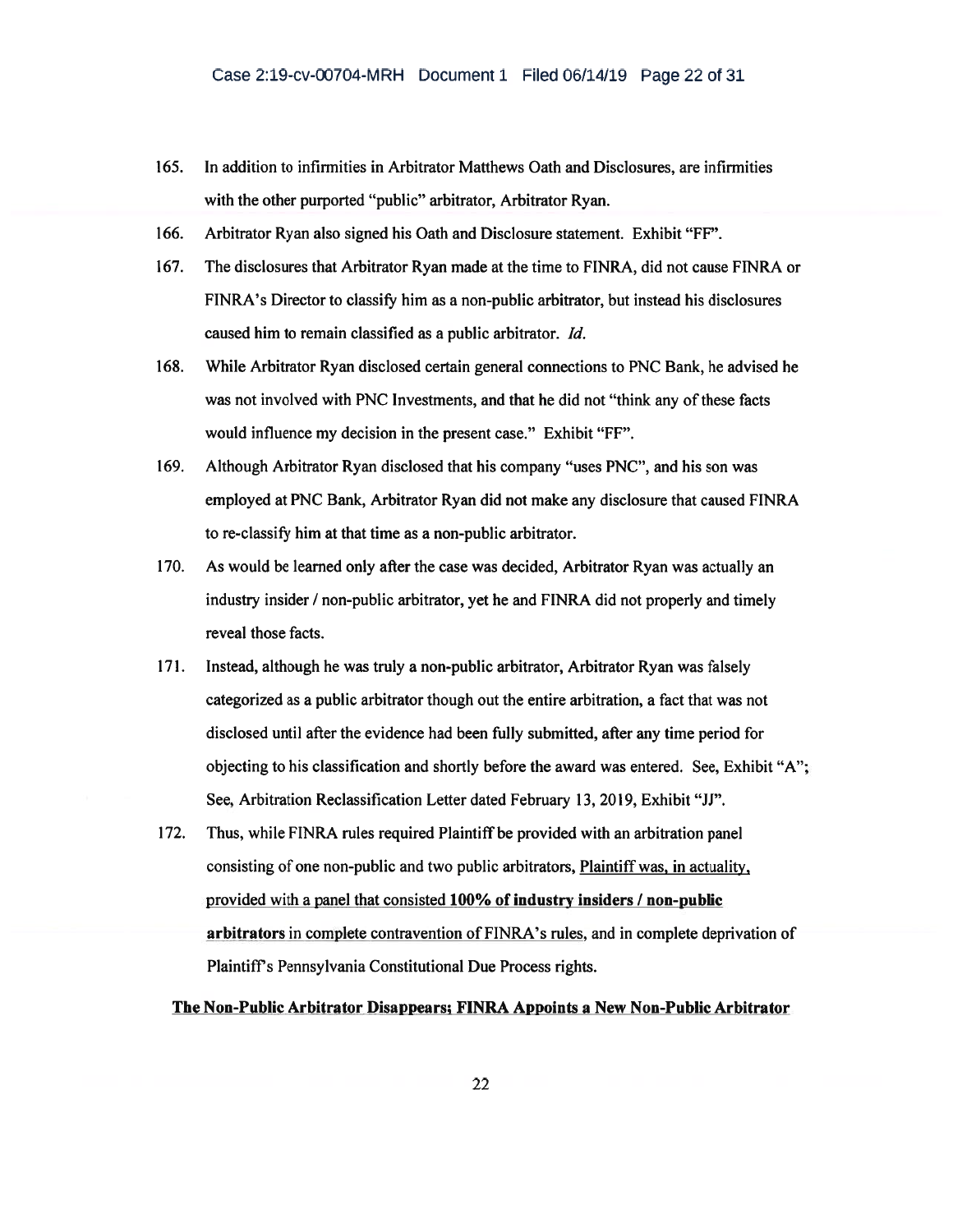- 173. After the arbitrators were empaneled, the case proceeded into discovery.
- 174. During the course of discovery, PNC Investments failed to properly produce documents.
- 175. As a result, Plaintiff filed a motion to compel that was heard by Chairman Matthews.
- 176. Although the motion was granted on November 11, 2017, Chairman Matthews assessed 50% of the motion costs against Plaintiff, with the other 50% against PNC Investments. See, Order, attached hereto as Exhibit "KK".
- 177. The arbitration hearing in the case was set to begin July 30-August 3, 2018 in Pittsburgh.
- 178. However, upon Plaintiff appearing for the hearing, Arbitrator Schwaba failed to appear without any explanation from him or FINRA.
- 179. Because PNC Investments refused to consent to proceeding with only two arbitrators, a continuation fee of \$1400 was assessed against PNC Investment at that time. See, FINRA Correspondence dated August 2, 2018, attached hereto as Exhibit "LL".
- 180. After the unexplained disappearance of Arbitrator Schwaba, on August 13, 2018, FINRA advised that a new non-public arbitrator had been selected. See, Correspondence dated August 13, 2018, appointing Arbitrator Marcoline, attached hereto as Exhibit "MM".
- 181. On or about September 12, 2018, Arbitrator Marcoline provided his Oath and Disclosures. Exhibit, "NN".
- 182. Therein, Arbitrator Marcoline disclosed that he was a non-public arbitrator. Id. As above Arbitrator Marcoline was supposed to be the sole non-public arbitrator. See, FINRA Rules 13402(b); 13403(b)(2).
- 183. Further, in the process of making disclosures, Arbitrator Marcoline advised of a potential conflict, as his daughter was dating (and likely to marry) an executive with Hawthorn PNC Wealth, a wholly owned subsidiary of PNC Financial Services Group, Inc, a related entity to PNC Bank. See, Oath and Disclosure / Additional Disclosures, collectively attached hereto as Exhibit "00". However, Arbitrator Marcoline advised that he did not believe that it was a conflict and FINRA did not strike him. Id.